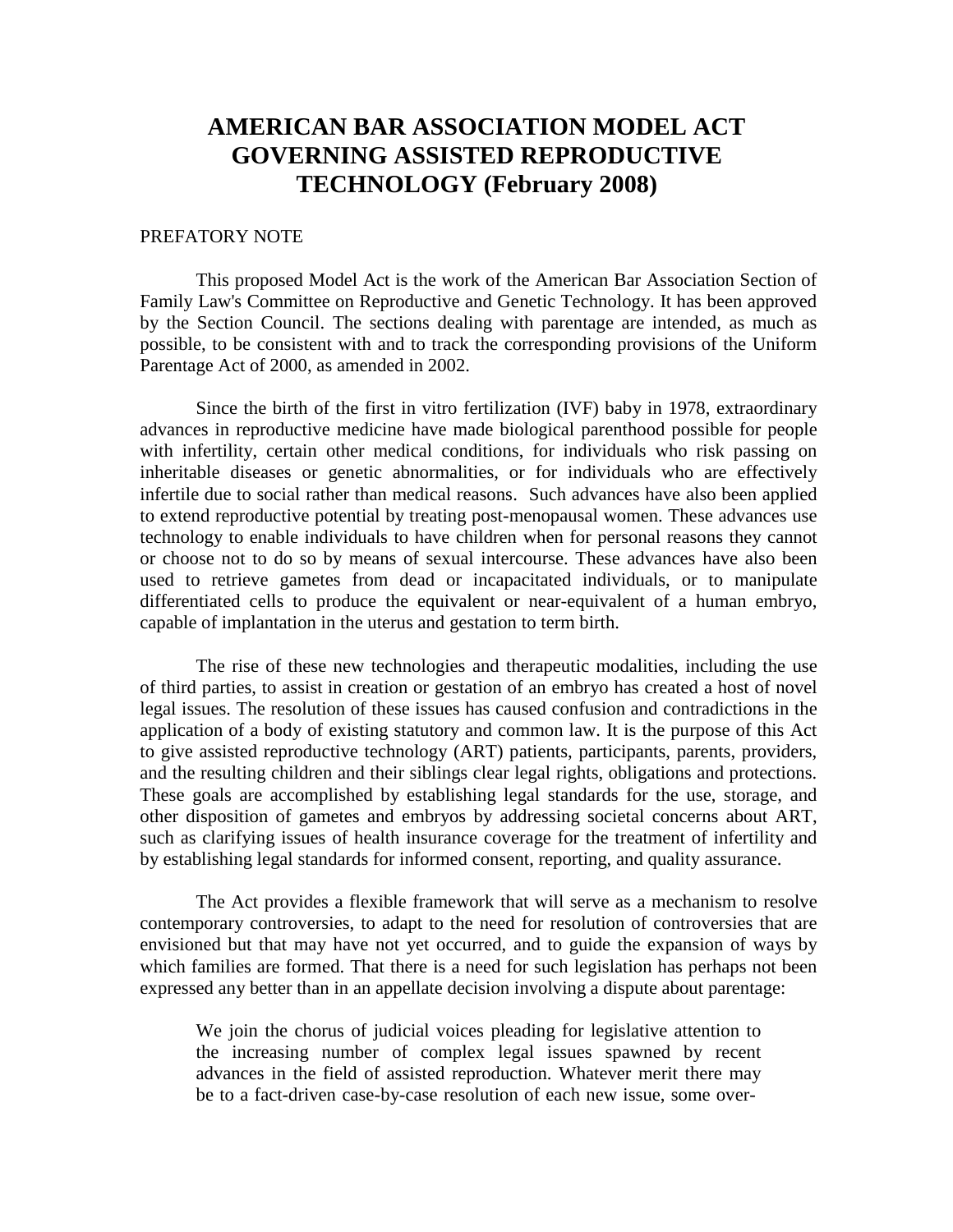all legislative guidelines would allow the participants to make informed choices and the courts to strive for uniformity in their decisions." In re Marriage of Buzzanca, 61 Cal.App.4th 1410, 1428-29, 72 Cal. Rptr. 280 (Cal.App. 1998).

The Section of Family Law, in conjunction with other ABA entities and medical professional organizations, including the American Society of Reproductive Medicine (ASRM) and Society of Assisted Reproductive Technology (SART), plans and intends to supplement this Act with a statement of necessary provisions and standards of best practice for drafting the informed consents and various ART agreements suggested or required by this Act and, to the extent possible, develop model forms.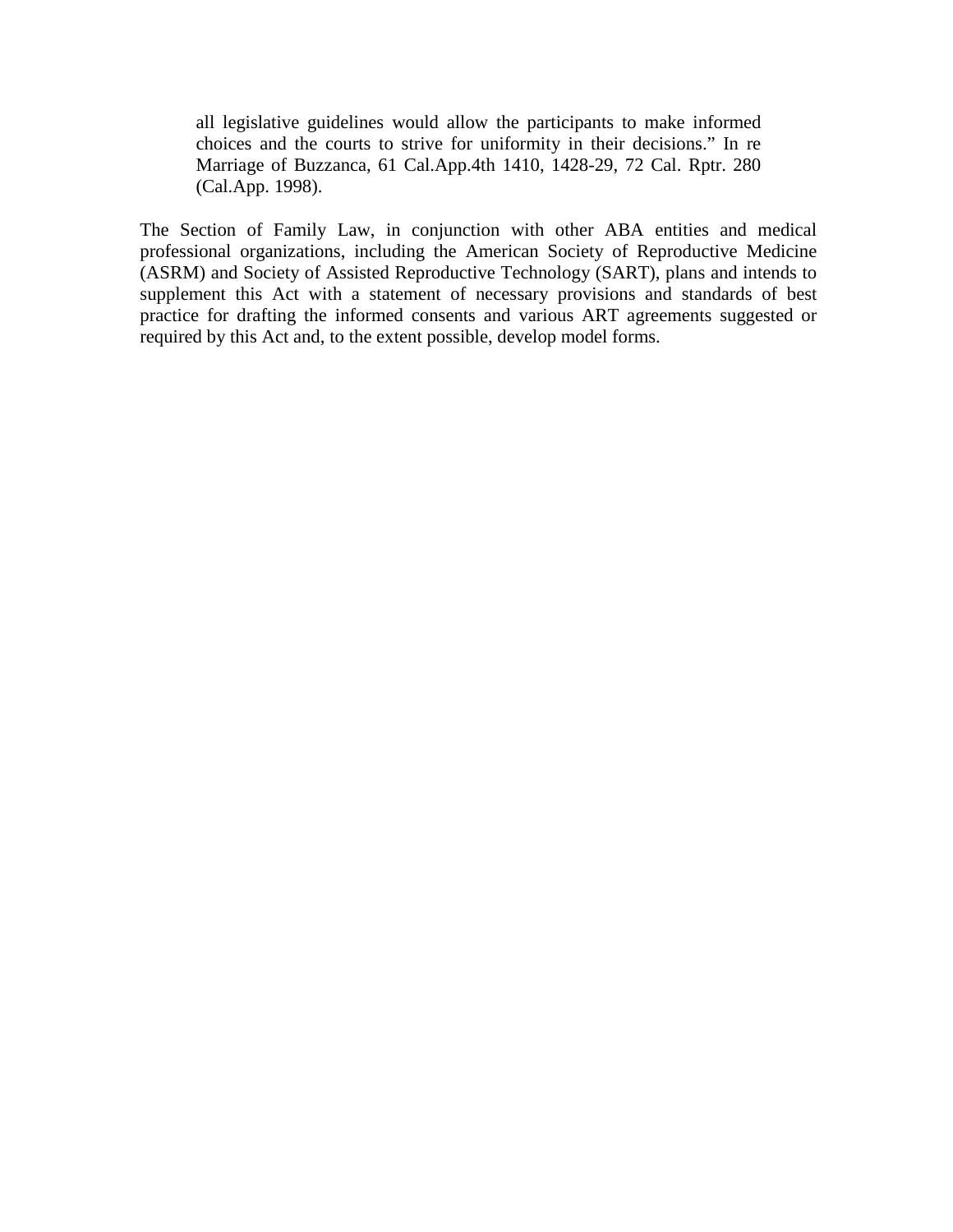ARTICLE 1. GENERAL PROVISIONS SECTION 101. SHORT TITLE SECTION 102. DEFINITIONS

ARTICLE 2. INFORMED CONSENT SECTION 201. INFORMED CONSENT STANDARDS SECTION 202. RECORD AUTHORIZATION REQUIRED SECTION 203. DISCLOSURES SECTION 204. DONOR LIMITATIONS SECTION 205. COLLECTION OF GAMETES OR EMBRYOS FROM PRESERVED TISSUE OR FROM DECEASED OR INCOMPETENT INDIVIDUALS SECTION 206. LOSS OF EMBRYOS OR GAMETES DUE TO NATURAL DISASTER, ACT OF GOD, OR WAR

ARTICLE 3. MENTAL HEALTH CONSULTATION/ADDITIONAL COUNSELING SECTION 301. CONSULTATION AS TO MENTAL HEALTH SECTION 302. ADDITIONAL COUNSELING REQUIREMENTS

ARTICLE 4. PRIVACY AND CONFIDENTIALITY SECTION 401. INDIVIDUALLY IDENTIFIABLE MEDICAL INFORMATION

ARTICLE 5. EMBRYO TRANSFER AND DISPOSITION OF EMBRYOS NOT TRANSFERRED SECTION 501. PARENTAL RIGHTS AND OBLIGATIONS UNDER EMBRYO AGREEMENTS SECTION 502. DONATION OF UNUSED EMBRYOS SECTION 503. SCREENING OF EMBRYO DONORS SECTION 504. ABANDONMENT OF EMBRYOS AND DISPOSITION OF ABANDONED EMBRYOS SECTION 505. TRANSPORTATION OF EMBRYOS

ARTICLE 6. CHILD OF ASSISTED REPRODUCTION SECTION 601. SCOPE OF ARTICLE SECTION 602. PARENTAL STATUS OF DONOR SECTION 603. PARENTAGE OF CHILD OF ASSISTED REPRODUCTION SECTION 604. CONSENT TO ASSISTED REPRODUCTION SECTION 605. LIMITATION LEGAL SPOUSE'S DISPUTE OF PARENTAGE SECTION 606. EFFECT OF DISSOLUTION OF MARRIAGE OR WITHDRAWAL OF CONSENT SECTION 607. PARENTAL STATUS OF DECEASED INDIVIDUAL

ARTICLE 7. GESTATIONAL AGREEMENT

[ALTERNATIVE A: SECTION 701. GESTATIONAL AGREEMENT AUTHORIZED SECTION 702. REQUIREMENTS OF PETITION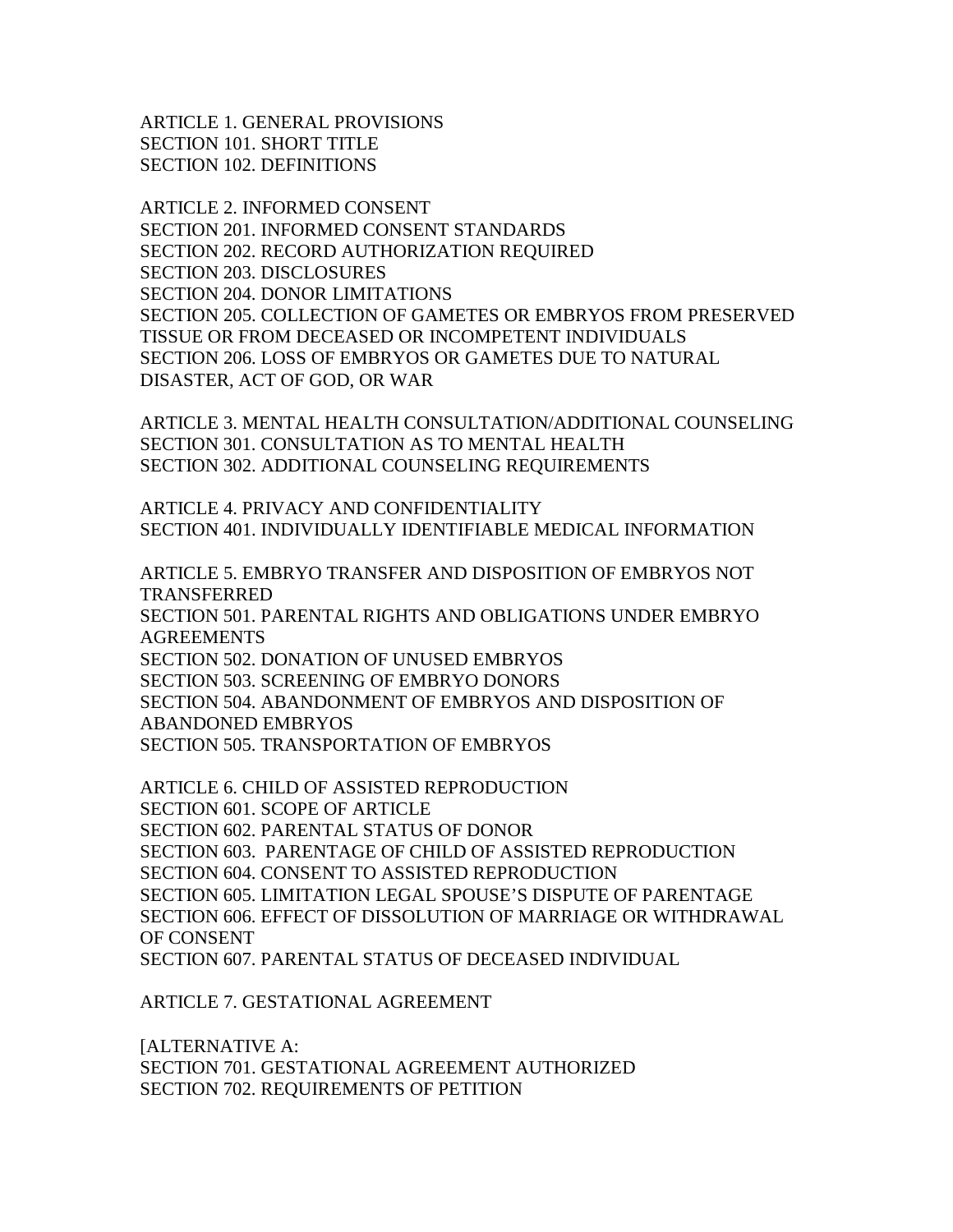SECTION 703. HEARING TO VALIDATE GESTATIONAL AGREEMENT SECTION 704. INSPECTION OF RECORDS SECTION 705. EXCLUSIVE, CONTINUING JURISDICTION SECTION 706. TERMINATION OF GESTATIONAL AGREEMENT SECTION 707. PARENTAGE UNDER VALIDATED GESTATIONAL AGREEMENT SECTION 708. GESTATIONAL AGREEMENT: EFFECT OF SUBSEQUENT MARRIAGE SECTION 709. EFFECT OF NONVALIDATED GESTATIONAL AGREEMENT

END ALTERNATIVE A]

[ALTERNATIVE B: SECTION 701. RIGHTS OF PARENTAGE SECTION 702. ELIGIBILITY SECTION 703. REQUIREMENTS FOR A GESTATIONAL AGREEMENT SECTION 704. DUTY TO SUPPORT SECTION 705. ESTABLISHMENT OF THE PARENT-CHILD RELATIONSHIP SECTION 706. EFFECT OF GESTATIONAL CARRIER'S SUBSEQUENT MARRIAGE SECTION 707 IMMUNITIES SECTION 708. NONCOMPLIANCE SECTION 709.. EFFECT OF NONCOMPLIANCE SECTION 710. DAMAGES SECTION 711. RULEMAKING SECTION 712 IRREVOCABILITY END ALTERNATIVE B]

ARTICLE 8. PAYMENT TO DONORS AND GESTATIONAL CARRIERS SECTION 801. REIMBURSEMENT SECTION 802. COMPENSATION

ARTICLE 9. HEALTH INSURANCE SECTION 901. INFERTILITY AND EXPERIMENTAL PROCEDURES SECTION 902. REQUIRED NOTICE SECTION 903. QUALIFICATION OF PROVIDERS

ARTICLE 10. QUALITY ASSURANCE SECTION 1001. QUALIFICATION OF PROVIDERS SECTION 1002. DONOR AND COLLABORATIVE REPRODUCTION REGISTRIES SECTION 1003. HEALTH INFORMATION MANAGEMENT SECTION 1004. PATIENT SAFETY

ARTICLE 11. ENFORCEMENT SECTION 1101. DAMAGES

ARTICLE 12. MISCELLANEOUS PROVISIONS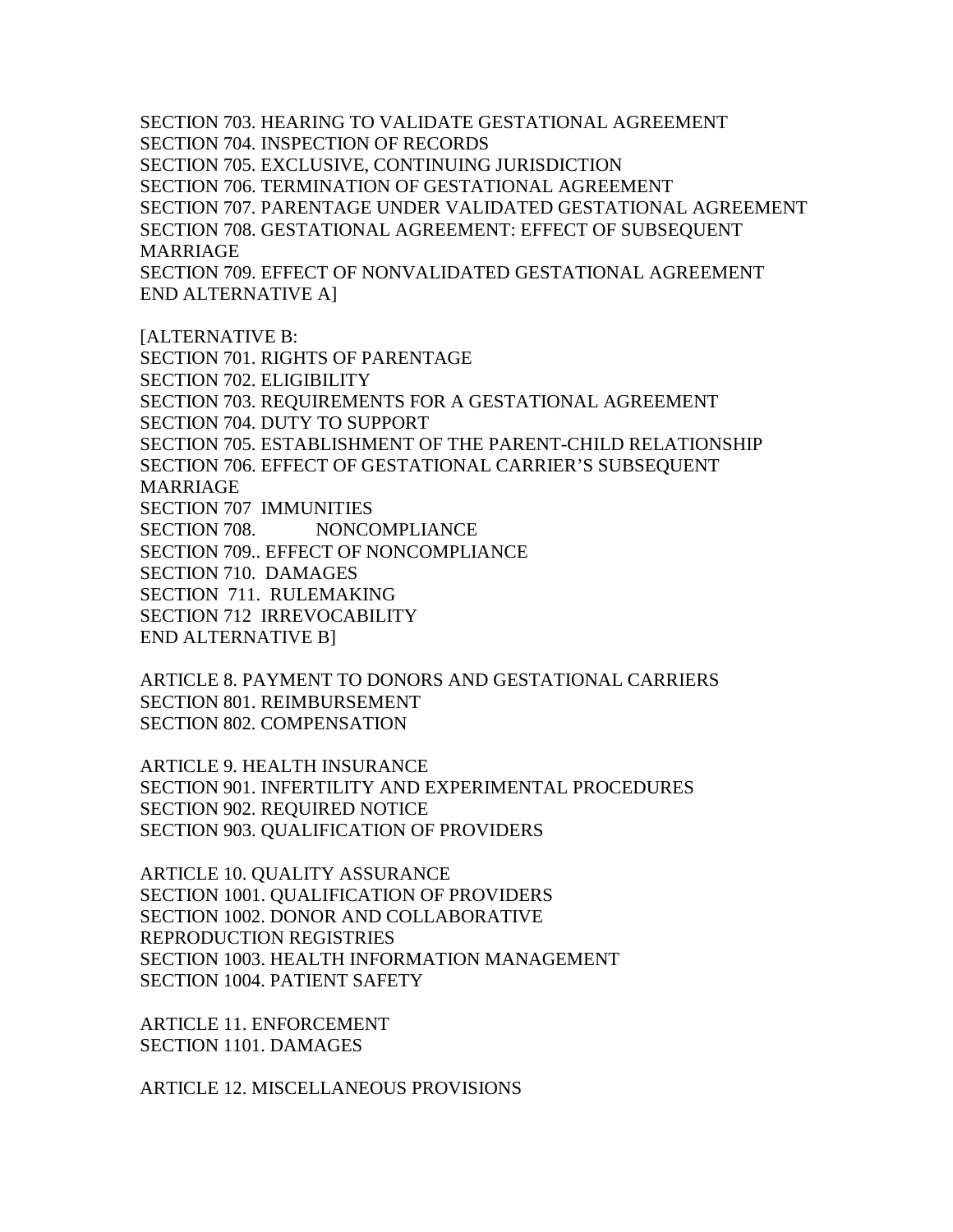## SECTION 1201. LIMITATION OF MEDICAL PROFESSIONAL LIABILIY SECTION 1202. SEVERABILITY ARTICLE 1. GENERAL PROVISIONS

## SECTION 101. SHORT TITLE

This Act is entitled a Model Act Governing Assisted Reproductive Technology.

#### SECTION 102. DEFINITIONS

1. "Assisted reproduction" means a method of causing pregnancy through means other than by sexual intercourse. In the foregoing context, the term includes, but is not limited to:

- (a) Intrauterine insemination;
- (b) Donation of eggs;
- (c) Donation of embryos;
- (d) In-vitro fertilization and transfer of embryos; and
- (e) Intracytoplasmic sperm injection.

2. "Assisted reproductive technology" (ART) is any medical or scientific intervention, including assisted reproduction, provided for the purpose of achieving live birth that results from assisted conception. Assisted conception means the formation of a human embryo with the intent to produce a live birth.

3. "ART storage facility" means a licensed facility that stores reproductive, biological, or genetic material used in assisted reproductive technology, and is in compliance with the Fertility Clinic and Certification and Success Rate Act.

4. "Child" means a live born individual of any age whose parentage may be determined under this Act or other law.

5. "Collaborative reproduction" involves any assisted reproduction in which a individual other than the intended parent(s) provides genetic material or agrees to act as a gestational carrier. It can include, but is not limited to, (1) attempts by intended parents to create a child through means of a gestational agreement, with or without the involvement of donors, and (2) assisted reproduction involving donors where a gestational carrier is not used.

6. "Compensation" means payment of any valuable consideration for time, effort, pain and/or risk to health in excess of reasonable medical and ancillary costs.

7. "Consultation" means an initial in-person meeting with a licensed mental health professional for the purpose of educating the participants about the effects and potential consequences of their participation in any ART procedure.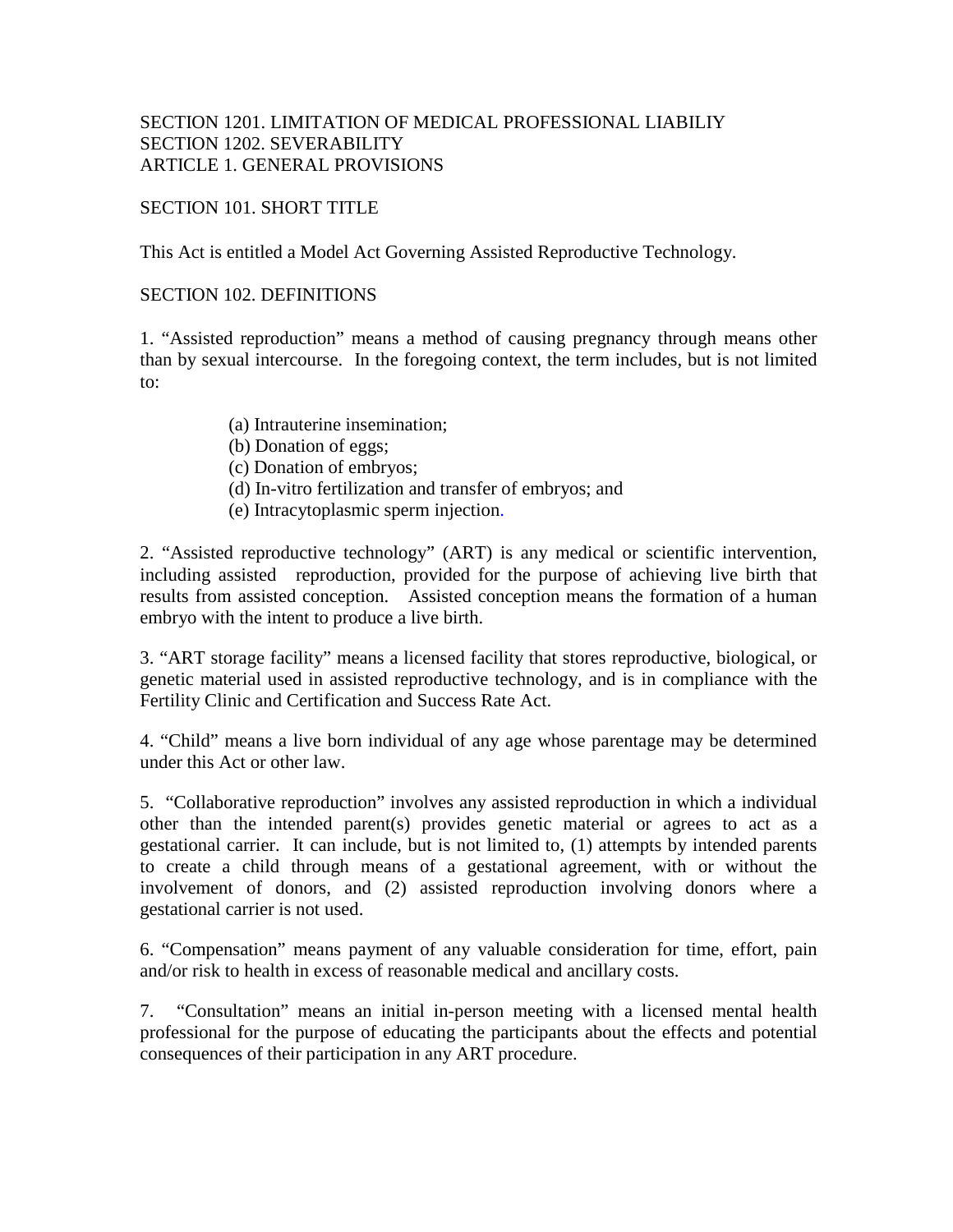8. "Counseling" means additional consultation(s) after the initial consultation for the purpose of advising and supporting the participant during the implementation of any ART procedure.

9. "Donor" means an individual who produces eggs or sperm used for assisted reproduction, whether or not for consideration. The term does not include: (a) an intended parent who provides gametes, to be used for assisted reproduction.; (b) a woman who gives birth to a child by means of assisted reproduction except as otherwise provided in Article 6; or (c) a parent under Article 6 or an intended parent under Article 7. Embryo donor means an individual or individuals with dispositional control of an embryo who provide(s) it to another for gestation and relinquish(es) all present and future parental and inheritance rights and obligations to a resulting individual or individuals.

10. "Embryo" means a cell or group of cells containing a diploid complement of chromosomes or group of such cells (not a gamete or gametes) that has the potential to develop into a live born human being if transferred into the body of a woman under conditions in which gestation may be reasonably expected to occur.

11. "Embryo transfer" means all medical and laboratory procedures that are necessary to effectuate the transfer of an embryo into the uterine cavity.

12. "Experimental procedure" means any procedure for which there is inadequate evidence of safety and efficacy.

13. "Gamete" means a cell containing a haploid complement of DNA that has the potential to form an embryo when combined with another gamete. Sperm and eggs are gametes. A gamete may consist of nuclear DNA from one human being combined with the cytoplasm, including cytoplasmic DNA, of another human being.

14. "Gamete provider" means an individual who provides sperm or eggs for use in assisted reproduction.

15. "Gestational agreement" is a contract between intended parents and a gestational carrier intended to result in a live birth.

16. "Gestational carrier" means an adult woman, not an intended parent, who enters into a gestational agreement to bear a child, whether or not she has any genetic relationship to the resulting child. Both a traditional surrogate (a woman who undergoes insemination and fertilization of her own eggs *in vivo*) and a gestational surrogate (a woman into whom an embryo formed using eggs other than her own is transferred) are gestational carriers.

17. "Gestational carrier arrangement" means the process by which a woman attempts to carry and give birth to a child created through in vitro fertilization using the gamete or gametes of at least one of the intended parents and to which the gestational carrier has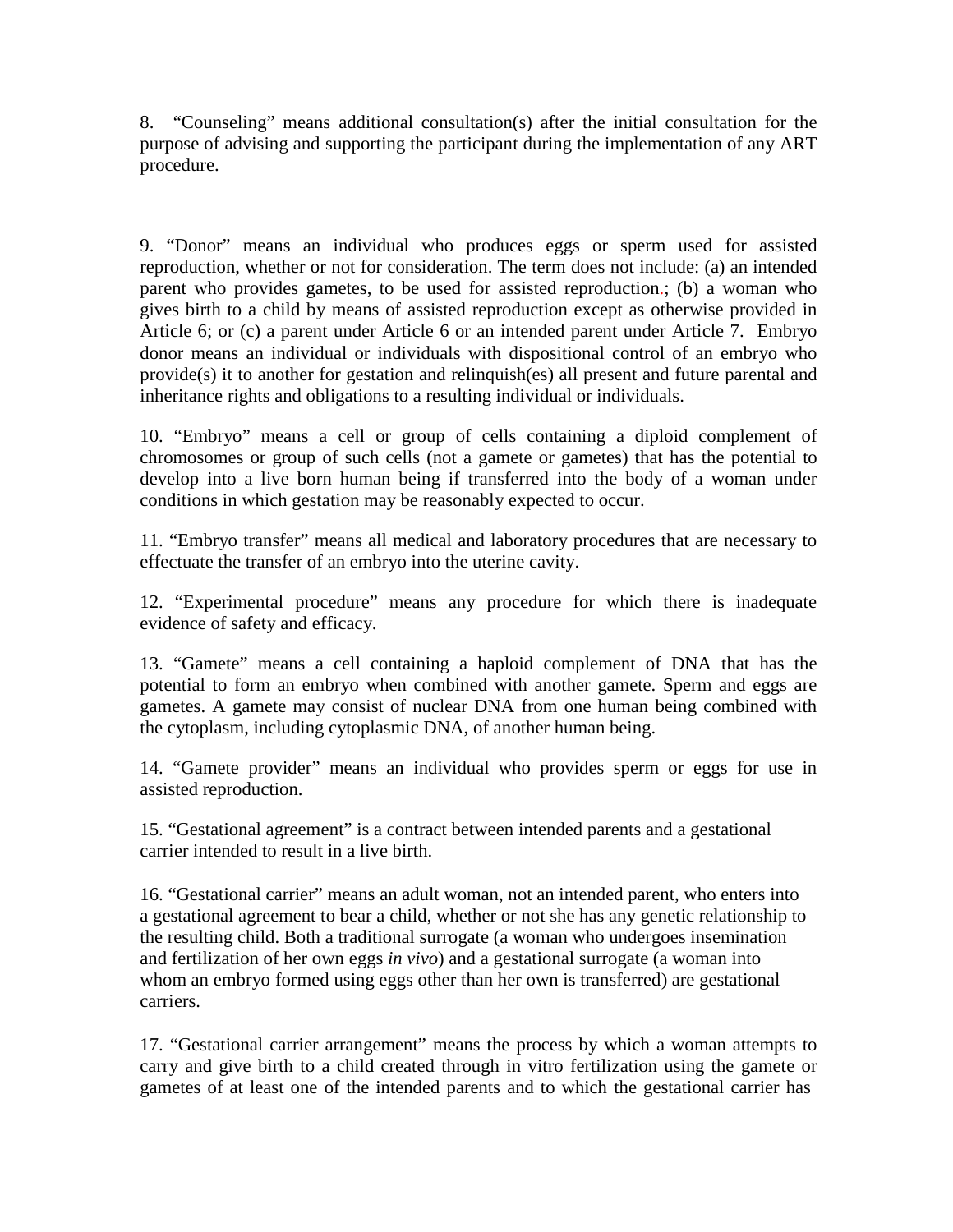made no genetic contribution. [This paragraph applies only to Alternative "B" of Section 7].

18. "Infertility treatment" means any medical treatment reasonable and necessary for an intended parent to achieve a live birth.

19. "Intended parent" is an individual, married or unmarried, who manifests the intent as provided in this Act to be legally bound as the parent of a child resulting from assisted or collaborative reproduction.

20. "In vitro fertilization" means the formation of a human embryo outside the human body.

21. "Legal spouse" means an individual married to another, or who has a legal relationship to another that this state accords rights and responsibilities equal to, or substantially equivalent to, those of marriage.

22. "Medical evaluation" means an evaluation and consultation of a physician meeting the requirements of Section 903.

23. "Medical information" means any individually identifiable health information obtained by a health care provider in the course of medical evaluation, consultation, diagnosis, or treatment.

24. "Mental health evaluation" means an evaluation and consultation of a mental health professional meeting the requirements of Section 301.

25. "Parent" means an individual who has established a parent-child relationship under this act or other law.

26. "Parent-child relationship" means the legal relationship between a child and a parent of the child. The term includes the mother-child relationship and the father-child relationship.

27. "Participant" means an individual who provides a biological or genetic component of assisted reproduction, an intended parent, and the spouse of an intended parent or gestational carrier. Gestation is a biological component within the meaning of this definition.

28. "Patient" means an individual using assisted reproductive technology under the direction of a provider. An intended parent is a patient.

29. "Physician" means an individual licensed to practice medicine in all its branches in this jurisdiction.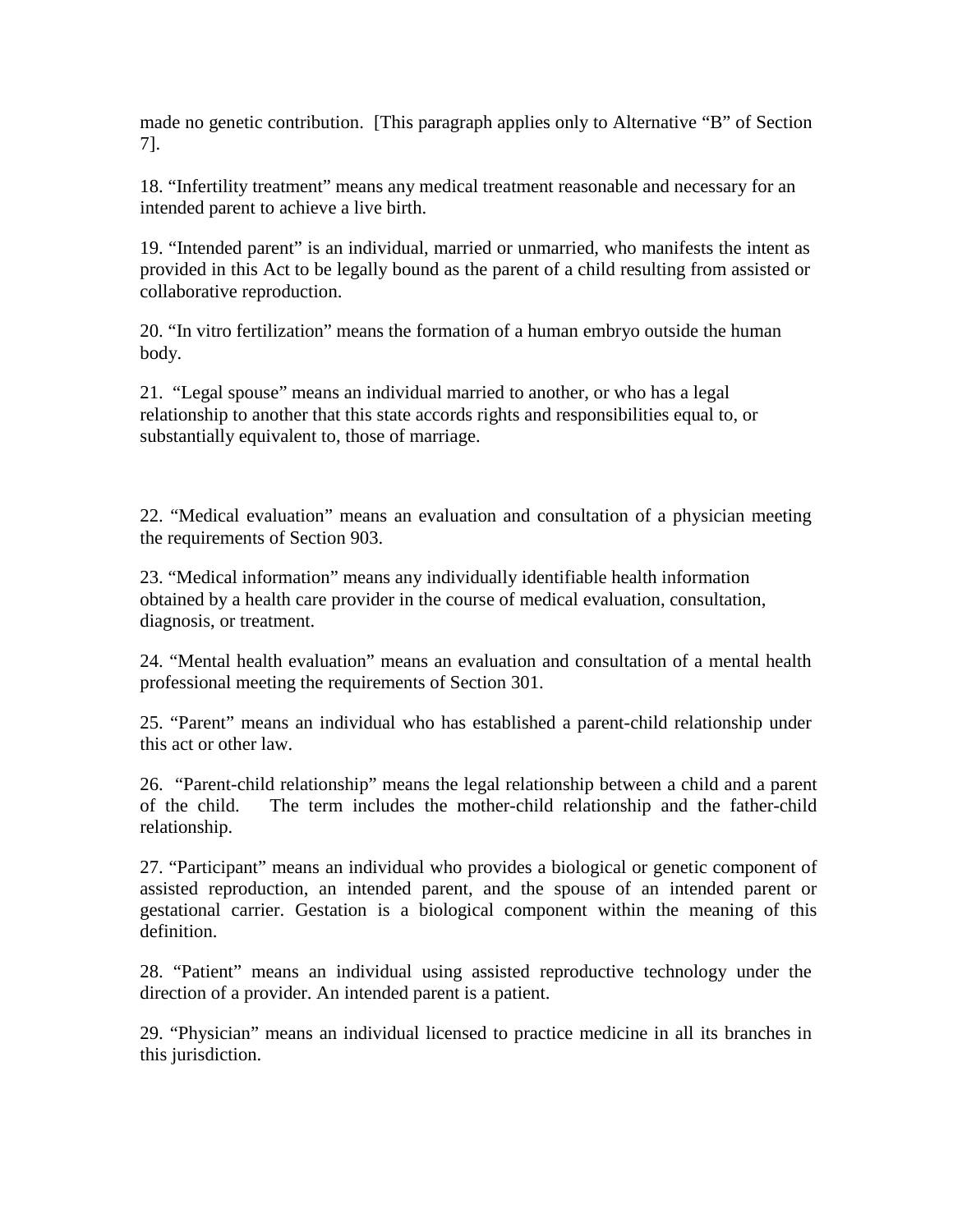30. "Posthumous conception" means the transfer of an embryo or gametes with the intent to produce a live birth after a gamete provider has died.

31. "Preservation" or "preserve" means maintaining organ, tissue, or cellular utility, including, but not limited to, the freezing and storing thereof through cryopreservation, for use in assisted conception.

32. "Provider" means an individual (a) licensed to administer health care, and (b) who is qualified under this Act to provide ART services, and (c) has a provider-patient relationship with a participant, including all medical, psychological, or counseling professionals. Any professional corporation or corporation licensed by the State to provide health care of which a provider is an owner or employee is also a provider.

33. "Record" means information inscribed in a tangible medium or stored in an electronic or other medium that is retrievable in perceivable form.

34. "Retrieval" means the procurement of eggs or sperm from a gamete provider.

35. "State" means a State of the United States, the District of Columbia, Puerto Rico, the United States Virgin Islands, or any territory or insular possession subject to the jurisdiction of the United States

36. "Time of transfer" means the time at which a gamete or embryo is transferred into the body of a woman with the intent to produce live birth.

37. "Transfer" means the placement of an embryo or gametes into the body of a woman with the intent to achieve pregnancy and live birth.

. .

# ARTICLE 2. INFORMED CONSENT

#### SECTION 201. INFORMED CONSENT STANDARDS

1. Informed consent must be provided by all participants prior to the commencement of assisted reproduction.

2. Informed consent requires that all of the following be provided to all participants orally and in a record that meets the requirements of Section 202:

(a) A statement that the patient retains the right to withhold or withdraw consent at any time prior to transfer of gametes or embryos without affecting the right to future care or treatment or risking the loss or withdrawal of any program benefits to which the patient would otherwise be entitled.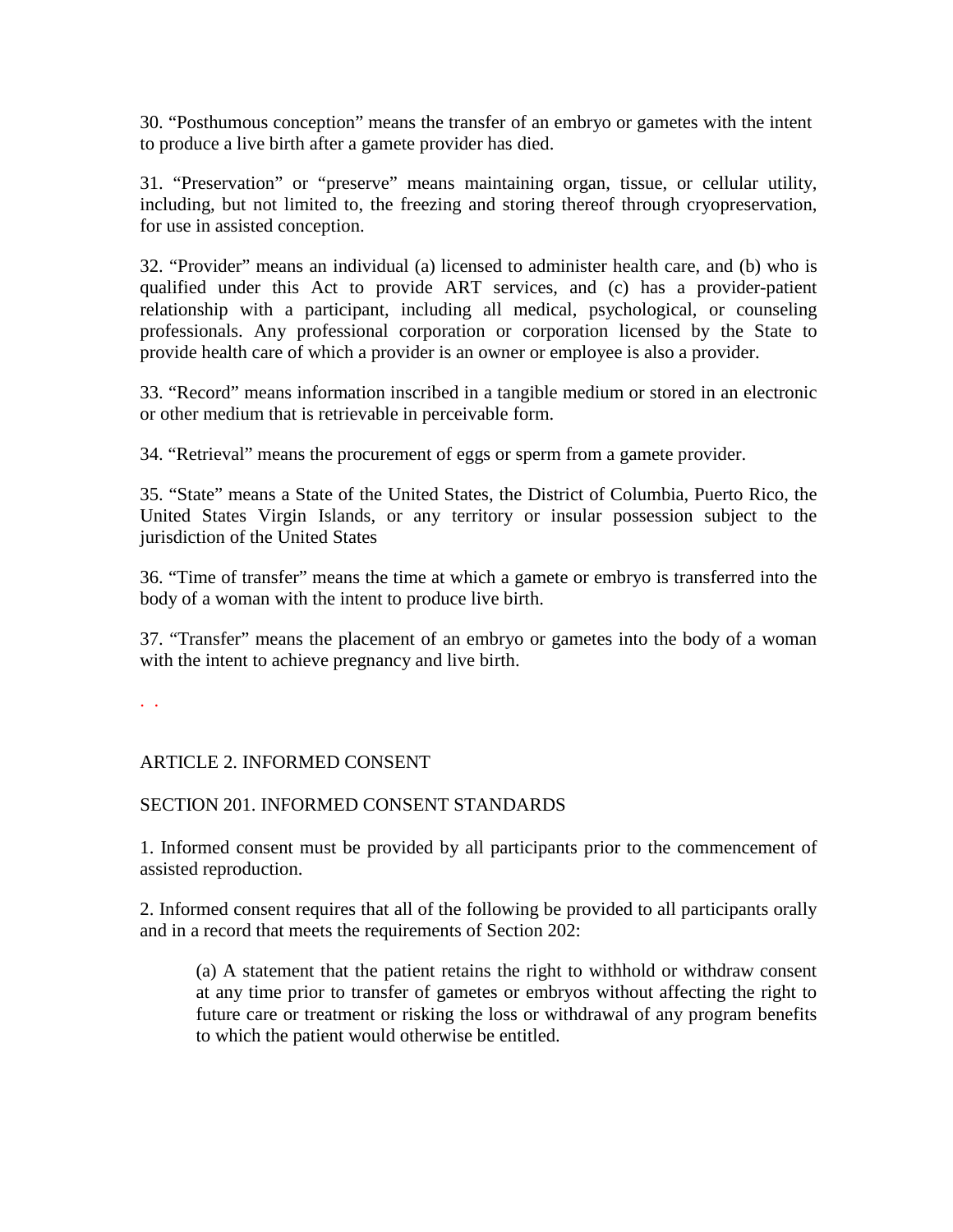(b) A statement that the donor's, if any, right to withhold or withdraw consent to fertilization terminates upon retrieval of his or her gametes, subject only to the terms of any prior agreement in a record pursuant to Article 5.

(c) A description of the known and potential risks, consequences, and benefits of ART. Such description shall include the inherent risk of embryo loss due to aneuploidy, failure of implantation, or thawing, and the risks associated with the use of hormones and other drugs that may be used, egg retrieval, multiple pregnancies, and selective reduction. The patient shall be informed that there may be foreseen or unforeseen legal consequences and that it is advisable to seek legal counsel.

(d) Description of alternative therapies and treatments, including adoption and natural cycling.

(e) A statement that all existing confidentiality protections apply, and information about what these confidentiality protections are.

(f) A guarantee that a patient has access to all of his/her medical information to the extent the law allows in this jurisdiction. The patient may have to pay a reasonable fee for copies of the record.

(g) Disclosure that intended parents have a right to access a summary of medical and psychological information about donors and gestational carriers as described in this Act.

(h) A statement that release of any participant-identifiable information, including images, shall not occur without the consent of the participant in a record.

 $(i)$  A statement that the intended parent(s), not the clinic or storage facility, has the right to possession and control of their embryos, subject to any prior agreement in a record or as provided in Section 504.

(j) A statement of the need for intended parents to agree in advance who shall acquire the right to possession and control of the embryos or gametes in the event of marriage dissolution, death of one or both of them, or subsequent disagreement over disposition in compliance with the provisions of Section 501 of this Act.

(k) The policy of the provider regarding the number of embryos transferred and any limitation on the number of embryos transferred, as well as the existence of national guidelines as published by the ASRM and SART.

(l) A statement of the need for participants to decide whether the embryos or gametes can be used for purposes other than assisted reproduction.

SECTION 202. RECORD AUTHORIZATION REQUIRED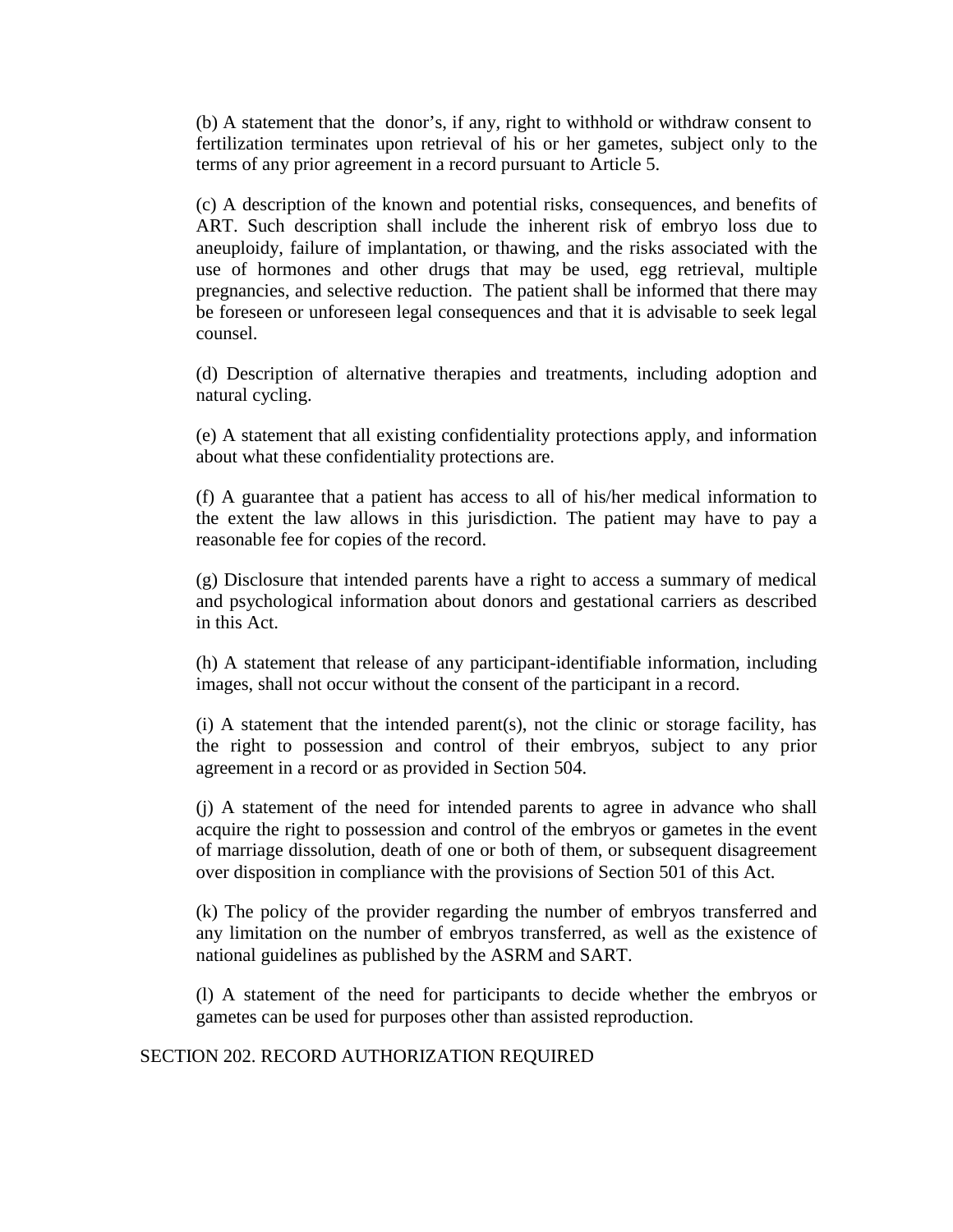1. The provider must document informed consent in a record for each participant that must:

(a) Be in plain language;

(b) Be dated and signed by the provider and by the participant;

(c) Include an agreement in a record clarifying, to the extent possible, parental rights of all participants (participants not named are presumed to have no parental rights or duties) if collaborative reproduction is used;

(d) State that disclosures have been made pursuant to this Act;

(e) Specify the length of time the consent remains valid; and

(f) Advise the party signing the informed consent document of the right to receive a copy of the record.

2. Except in an emergency, the record(s) must be signed by the parties before informed consent is valid or the commencement of any assisted reproduction.

3. The record required in paragraph 1 of this Section shall become part of the medical record.

## SECTION 203. DISCLOSURES

1. Disposition of preserved embryos. Prior to each retrieval and each transfer, a provider must disclose to all participants who have not waived that right in a record the following possible dispositions of embryos, together with a statement as to which are allowed under applicable law:

- (a) Storage, including length of time, costs, and location;
- (b) Transfer;

(c) Donation:

- (i) To a known individual for transfer;
- (ii) To an anonymous individual for transfer;

(iii) For scientific or clinical research, including the institution conducting the research and the intended nature of the research, if known, subject to any agreement in a record as provided in Section 502; or

(d) Destruction.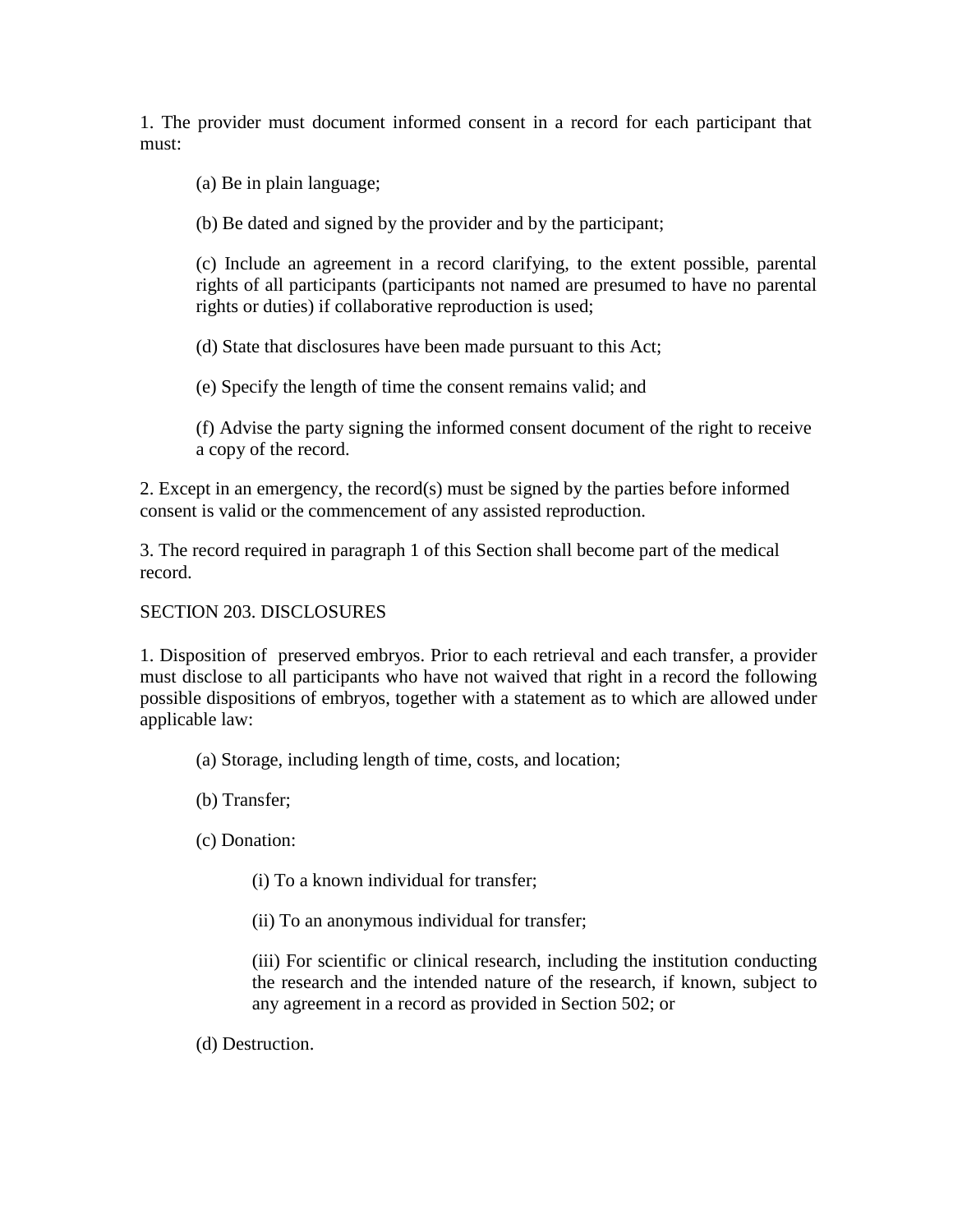2. Right to transport. A provider is not required to offer all possible dispositions, but the provider must inform the patient that other providers may offer other options and that the patient has the right to transport embryos to other providers.

3. Transfer disclosure. Before each transfer cycle, the provider must provide each intended parent with the following information in a record, where applicable:

(a) Method used to achieve fertilization and the results of semen analysis, including, but not limited to, motility, count, and morphology;

(b) Number of eggs retrieved;

(c) For the retrieval and transfer of fresh embryos:

(i) Number created;

(ii) Number viable for transfer;

(iii) Number to be transferred;

- (iv) Number preserved;
- (v) Quality of each embryo transferred; and
- (vi) Quality of each embryo preserved;

(d) For the transfer of preserved embryos:

- (i) Number of embryos thawed;
- (ii) Number of embryos viable for transfer after thawing; and
- (iii) Quality of embryos transferred;

(e) A statement that failure to adhere to drug administration schedules may affect the outcome of the treatment.

4. Disclosure to donors. If additional information is learned through medical or psychological evaluation or retrieval of gametes that is relevant to the donor's health, that information must be made available to the donor if the donor has made such a request. The provider must disclose to a donor that such information can be made available upon request.

5. Disclosure regarding health. Individuals from whom eggs are retrieved must be informed prior to the retrieval of the health risks and adverse effects of ovarian stimulation and retrieval. Women undergoing transfer must be informed of the health risks of that process. Health risk disclosures must include, where relevant, the following information regarding the fertility drugs to be used: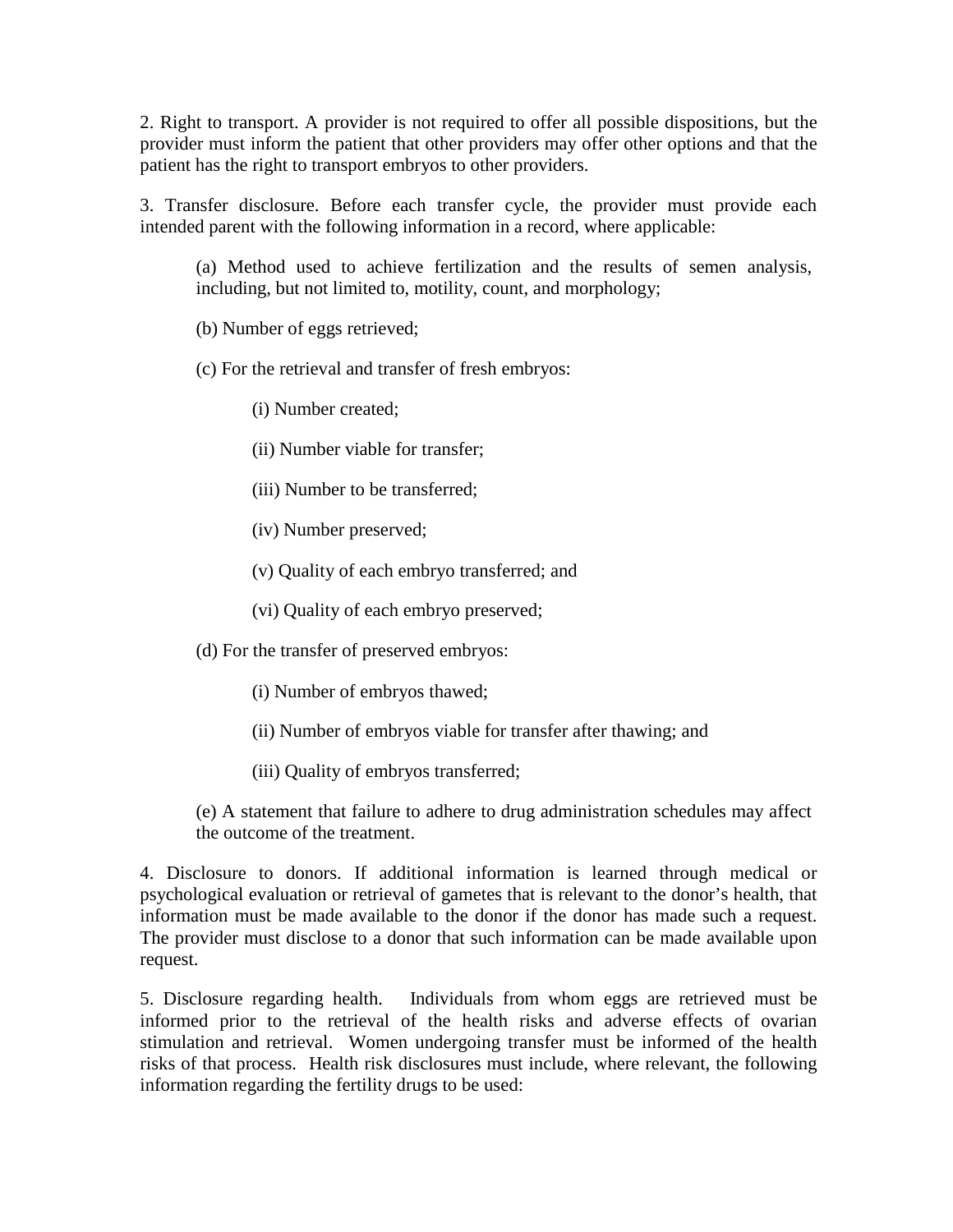(a) Known side effects;

(b) Alternative drug therapies and natural cycling;

(c) Process of drug administration; and

(d) Whether the drug is approved for this purpose by the Food and Drug Administration (FDA).

6. Disclosure regarding multiple births/retrievals. Where relevant, a provider must disclose prior to retrieval to participants other than donors, in a record, the known risks of multiple births, including the positive and negative factors involved in selective reduction. A provider must disclose prior to retrieval to individuals undergoing egg retrieval the known risks of multiple retrievals.

7. Disclosure regarding embryo research. A provider shall not accept from a participant an embryo designated for research under Section 502, and the provider must disclose the existence of any financial or professional relationship with any entity accepting the embryo for research.

## SECTION 204. DONOR LIMITATIONS

1. A donor of gametes or embryos may condition donation on a reasonable assurance of anonymity so long as non-identifying health information is provided in accordance with the requirements set forth elsewhere in this Act.

2. A donor who has given permission for release of identifying health or other information may not revoke such permission after transfer of the donated gametes or of embryos created with the donated gametes.

3. A donor of gametes or embryos may condition donation on other reasonable use or disposition restrictions as set forth in a record prior to donation.

## SECTION 205. COLLECTION OF GAMETES OR EMBRYOS FROM PRESERVED TISSUE OR FROM DECEASED OR INCOMPETENT INDIVIDUALS

1.Gametes or embryos shall not be collected from deceased or incompetent individuals or from preserved tissues unless consent in a record was executed prior to death or incompetency by the individual from whom the gametes or embryos are to be collected or the individual's authorized fiduciary who has express authorization from the principal to so consent.

2. In the event of an emergency where the required consent is alleged but unavailable and where, in the opinion of the treating physician, loss of viability would occur as a result of delay, and where there is a genuine question as to the existence of consent in a record, an exception is permissible.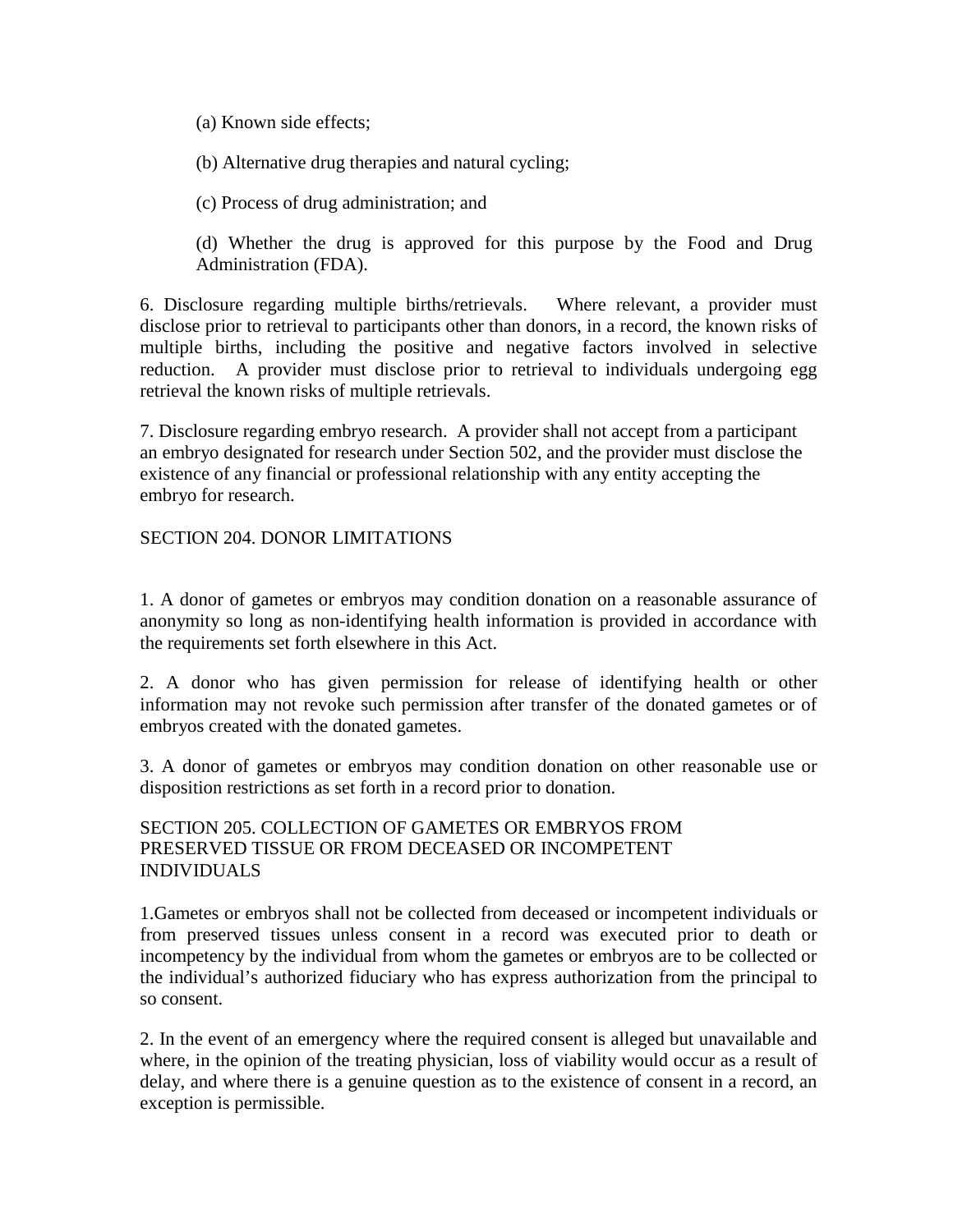3. If gametes or embryos are collected pursuant to paragraph 2 of this Section, transfer of gametes or of an embryo is expressly prohibited unless approved by a Court. Absence of a record as described in Paragraph 1 shall constitute a presumption of non-consent.

4. Any individual or entity not acting in accordance with this Section may be subject to civil and/or criminal liability as provided in law.

SECTION 206. LOSS OF EMBRYOS OR GAMETES DUE TO NATURAL DISASTER, ACT OF GOD, OR WAR

A storage facility for embryos or gametes is not liable for destruction or loss of embryos due to natural disaster, act of God, or war.

# ARTICLE 3. MENTAL HEALTH CONSULTATION/ADDITIONAL COUNSELING

#### SECTION 301. CONSULTATION AS TO MENTAL HEALTH

1. All participants known to the ART provider must undergo a mental health consultation in accordance with [the most recently published standards of ASRM and SART prior to the ART procedure]. Providers of the consultation must demonstrate contemporaneous knowledge and consideration of the most recently published guidelines of ASRM and SART. The results of this consultation shall not be used to arbitrarily deny any intended parent the right to procreate.

2. During the consultation, the provider must offer additional counseling to each participant. The offer of counseling is mandatory, but the participant's acceptance of additional counseling is voluntary.

3. For purposes of this Article, Mental health professional is an individual who:

(a) Holds a Masters or Doctoral degree in the field of Psychiatry, Psychology, Counseling, Social Work, Psychiatric Nursing, Marriage and Family Therapy, or state equivalent; and

(b) Is licensed, certified, or registered in this jurisdiction to practice in the mental health field; and

(c) Where reasonably possible, has received training in, or has knowledge of, reproductive physiology; the testing, diagnosis, and treatment of infertility; and/or the psychological issues in infertility and collaborative reproduction. If there are questions about inherited or genetic disorders, the counselor must refer the participant to a qualified genetic counselor.

SECTION 302. ADDITIONAL COUNSELING REQUIREMENTS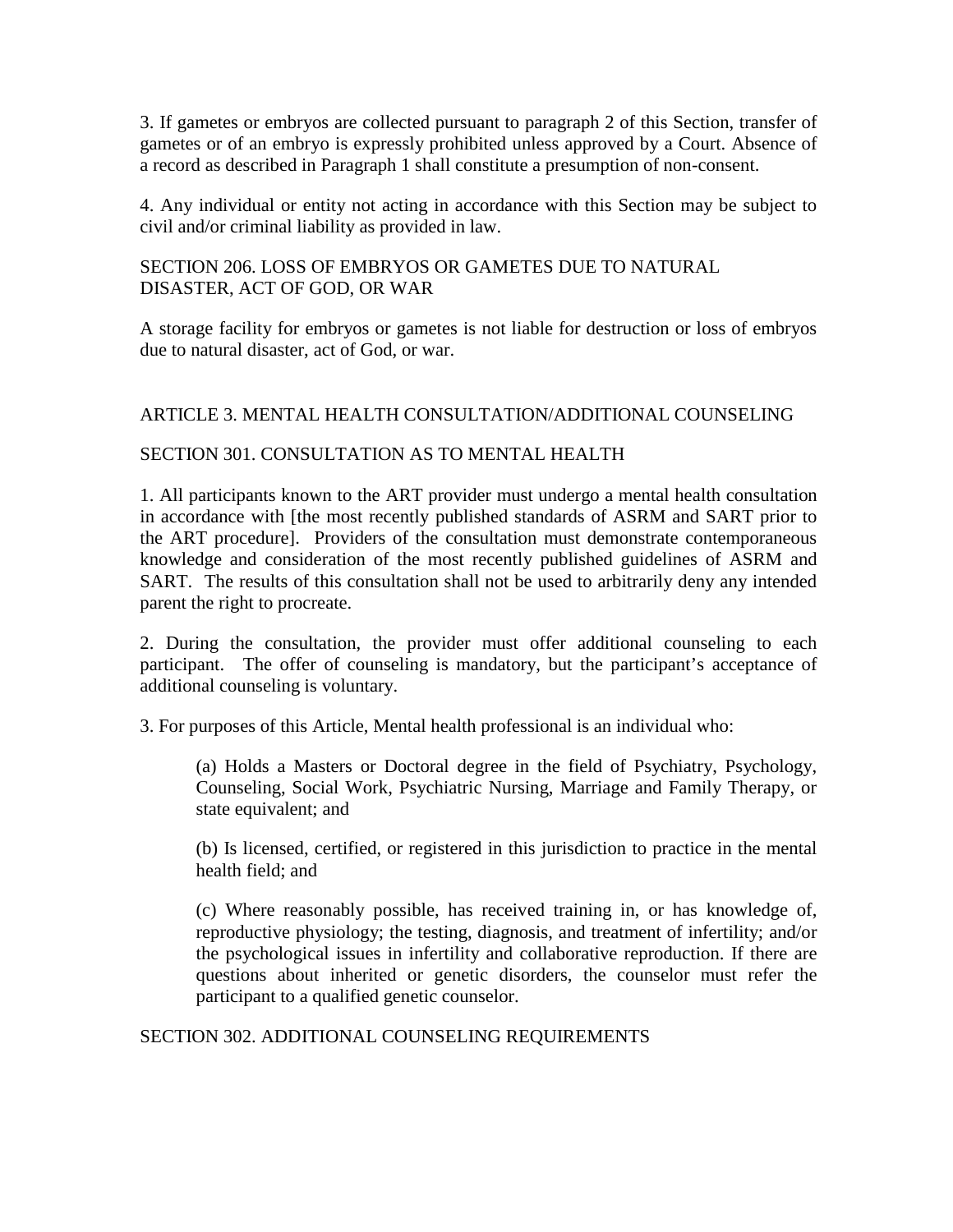1. No ART procedure that involves the transfer of donor gametes or embryos to a female intended parent or of gametes or embryos to a gestational carrier shall be initiated or performed until:

(a) All participants made known to the ART provider have been offered mental health counseling following the initial consultation as provided for in Section 301;

(b) The mental health professional(s) have prepared and delivered to the medical provider(s) a statement in a record that he or she has met with the participant(s);

(c) If applicable, a prospective gestational carrier has undergone a mental health evaluation to determine her suitability to participate in collaborative reproduction; and

(d) The intended parents have undergone a mental health evaluation to determine their suitability to participate in collaborative reproduction. This evaluation is not intended to be an evaluation of the intended parent's(s') suitability to parent.

2. Opportunity to receive counseling. It shall be conclusively presumed that a participant has had the opportunity to receive additional counseling from a mental health professional pursuant to Section 301 if that individual signs a statement containing the following language:

"I understand that counseling is recommended for all participants in collaborative reproduction and that counseling is a separate process from any consultation that [Provider] has required me to complete. [Provider] has given me the opportunity to meet with and receive counseling from a mental health professional with specialized knowledge of the social and psychological impact of assisted and collaborative reproduction on participants. I understand that I may choose any such mental health professional, and that I am not required to choose one recommended by this treatment facility."

3. Assessment available to intended parents. Prior to any transfer of gametes or embryos and prior to execution of any collaborative reproduction agreement, an intended parent shall be informed that, upon intended parent's request, the mental health professional's recommendation regarding the assessment of a participant for collaborative reproduction shall be provided by the ART provider.

# ARTICLE 4. PRIVACY AND CONFIDENTIALITY

SECTION 401. INDIVIDUALLY IDENTIFIABLE MEDICAL INFORMATION All individually identifiable information obtained or created in the course of ART treatment is medical information and subject to medical record confidentiality requirements.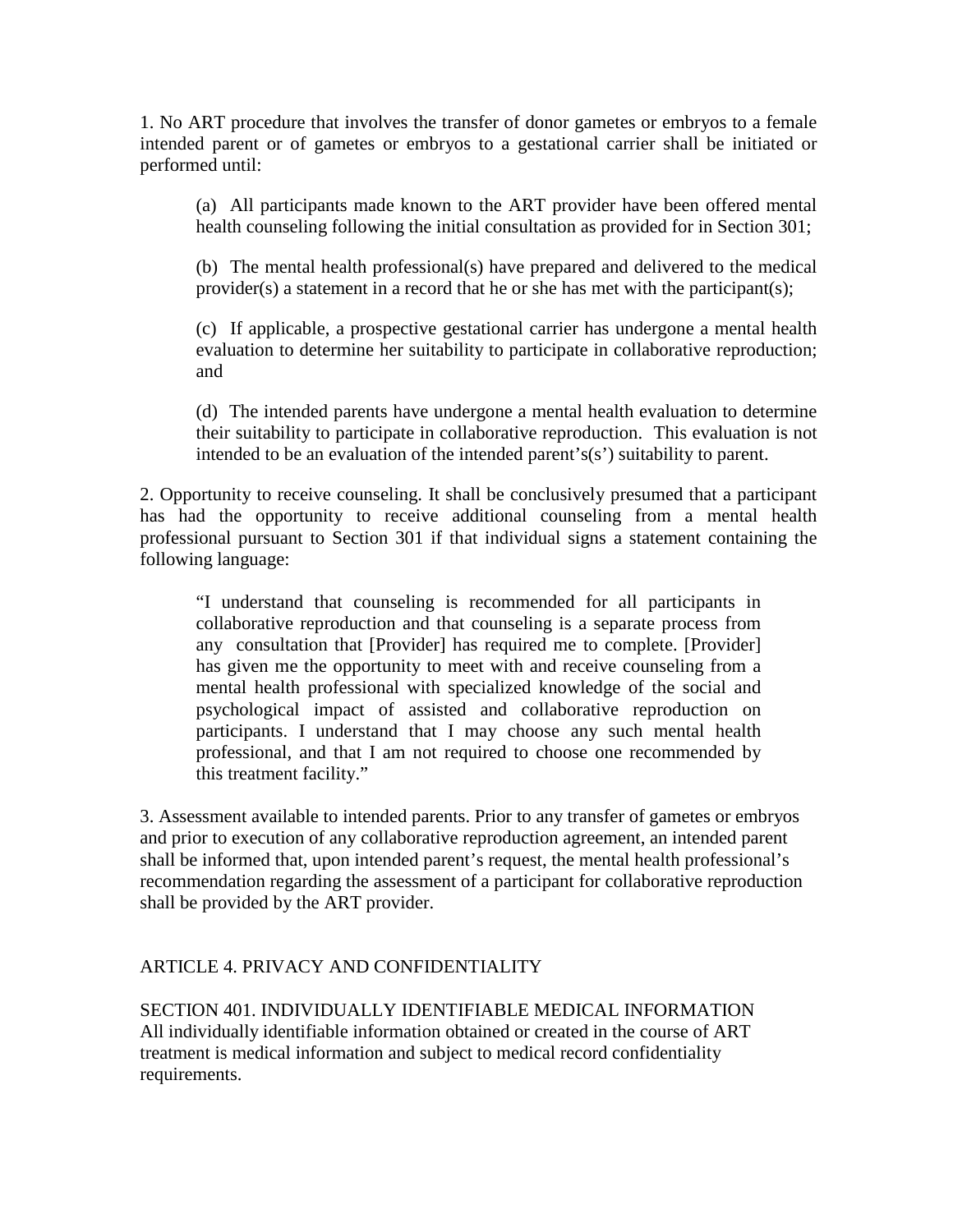## ARTICLE 5. EMBRYO TRANSFER AND DISPOSITION OF EMBRYOS NOT TRANSFERRED

## SECTION 501. PARENTAL RIGHTS AND OBLIGATIONS UNDER EMBRYO AGREEMENTS

1. Binding agreements executed prior to embryo creation must be entered into a record by intended parents as to:

(a) Intended use and disposition of embryos;

(b) The use and disposition of preserved embryos in the event of divorce of intended parents, if married, illness, incapacity, or death of one or both intended parents, or other change of circumstances such as separation or estrangement; and

(c) The time at which, and conditions under which, preserved embryos will be deemed abandoned and the policy of the clinic and/or storage facility as to the disposition thereof.

Such agreements may be amended at any time prior to transfer of an embryo or the death of either intended parent.

2. All agreements shall include a permanent address and permanent identifier of the intended parents.

3. Any agreement must be entered in a record and incorporate the following:

(a) Subject to withdrawal of consent as set forth in paragraphs 3 (c) and (d) hereof, intended parents must agree whether an intended parent may use the embryos in the event of divorce, illness, incapacity, or death of the other intended parent; and

(b) Clarify which intended parent may control the embryos in the event of divorce, illness, or death; and

(c) In the event of a subsequent disagreement between intended parents, wherein one intended parent no longer wishes to use stored embryos as previously agreed, after receipt of notice in a record by the other intended parent and by the clinic or storage facility of that individual's intent to avoid conception , an intended parent may not transfer the embryos into the body of any woman with the intent to create a child. No prior agreement to the contrary will be enforceable.

(d) Any party to an embryo storage or disposition agreement may withdraw his or her consent to the terms of the agreement in a record as set forth in paragraph 3 (c) of this Section.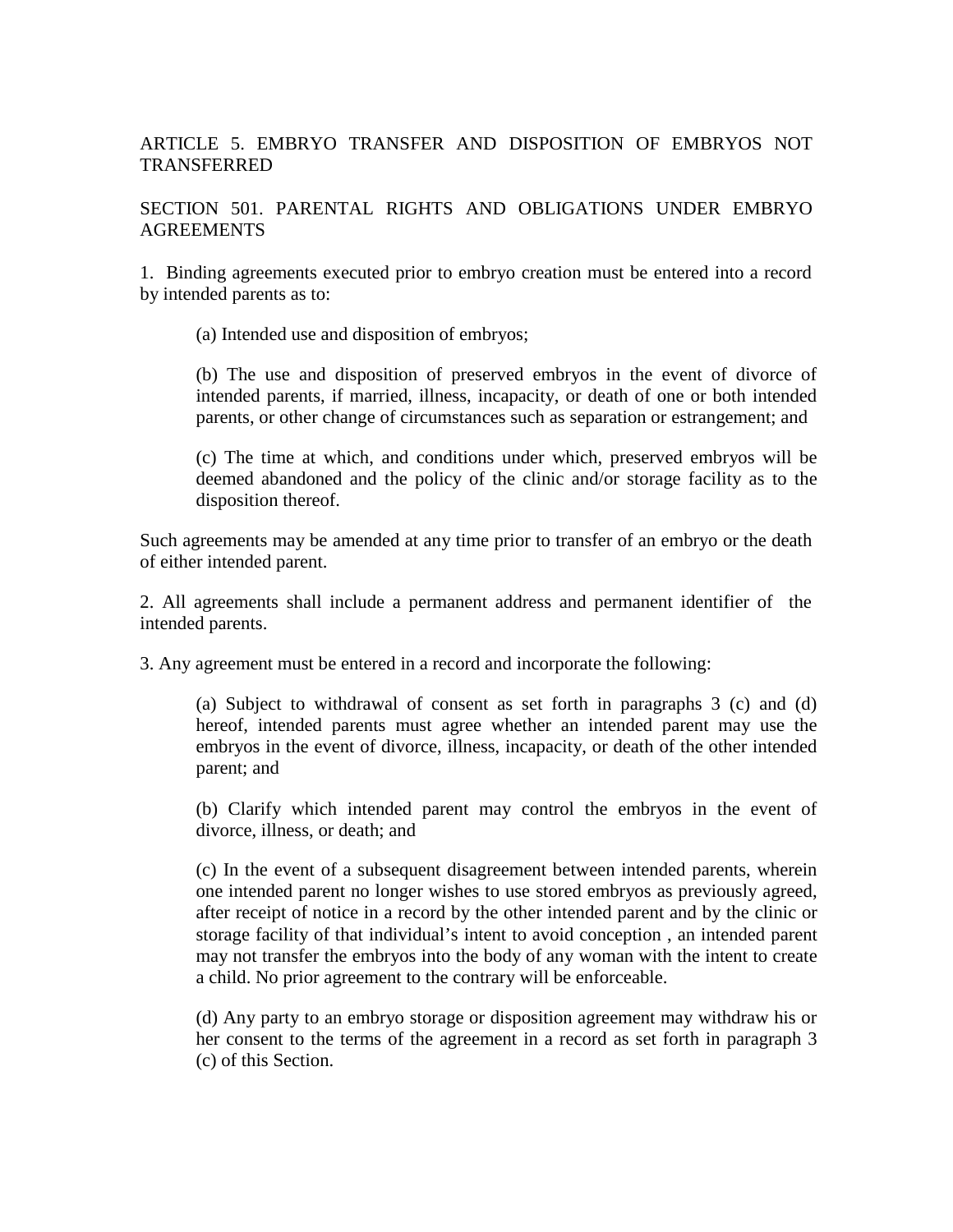(e) In the event that a transfer occurs after receipt of notice in a record of that individual's intent to avoid gestation as set forth in paragraph 3(c) of this Section, that intended parent will not be the parent of a resulting child.

(f) Following the death of an intended parent who has previously consented in a record to posthumous use of cryopreserved gametes and/or embryos, the surviving intended parent may discard, donate, or use the embryos for his/her own parenting purposes. An individual born as a result of embryo transfer after the death of an intended parent or gamete provider is not the child of that gamete provider or intended parent unless the deceased individual consented in a record that if assisted reproduction were to occur after death, the deceased individual would be a parent of the child.

4. No provider shall transfer or create any embryos following the death of an intended parent unless the necessary consent referred to in 3(f) of this Section is obtained and permanently recorded.

5. In the event that a binding agreement is not executed prior to embryo creation, the intended parents may execute an agreement consistent with this Section that will be enforceable on a prospective basis.

## SECTION 502. DONATION OF UNUSED EMBRYOS

Intended parents may choose to donate their unused embryos for any of the following purposes subject only to any limitations set forth in a record prior to donation as permitted and imposed pursuant to the provisions of Section 204 hereof, which choices shall be reflected in their agreement(s):

1. Donation to another patient(s), either known or anonymous. Donation to known individuals may only be done for the purpose of the recipient attempting to create a child and become that child's parent.

2. Donation for approved research, the nature of which may be specifically set forth in the informed consent record and which will require the approval of an institutional review board. No research will be permitted that is not within the scope of the informed consent of the recorded agreement. This agreement may only be modified with the consent of both gamete providers and of the intended parents. After a gamete provider has died, that individual's consent endures and is irrevocable.

#### SECTION 503. SCREENING OF EMBRYO DONORS

Donors shall be screened prior to such donation in compliance with applicable state and federal law. Permanent records of the donation shall be maintained.

SECTION 504. ABANDONMENT OF EMBRYOS AND DISPOSITION OF ABANDONED EMBRYOS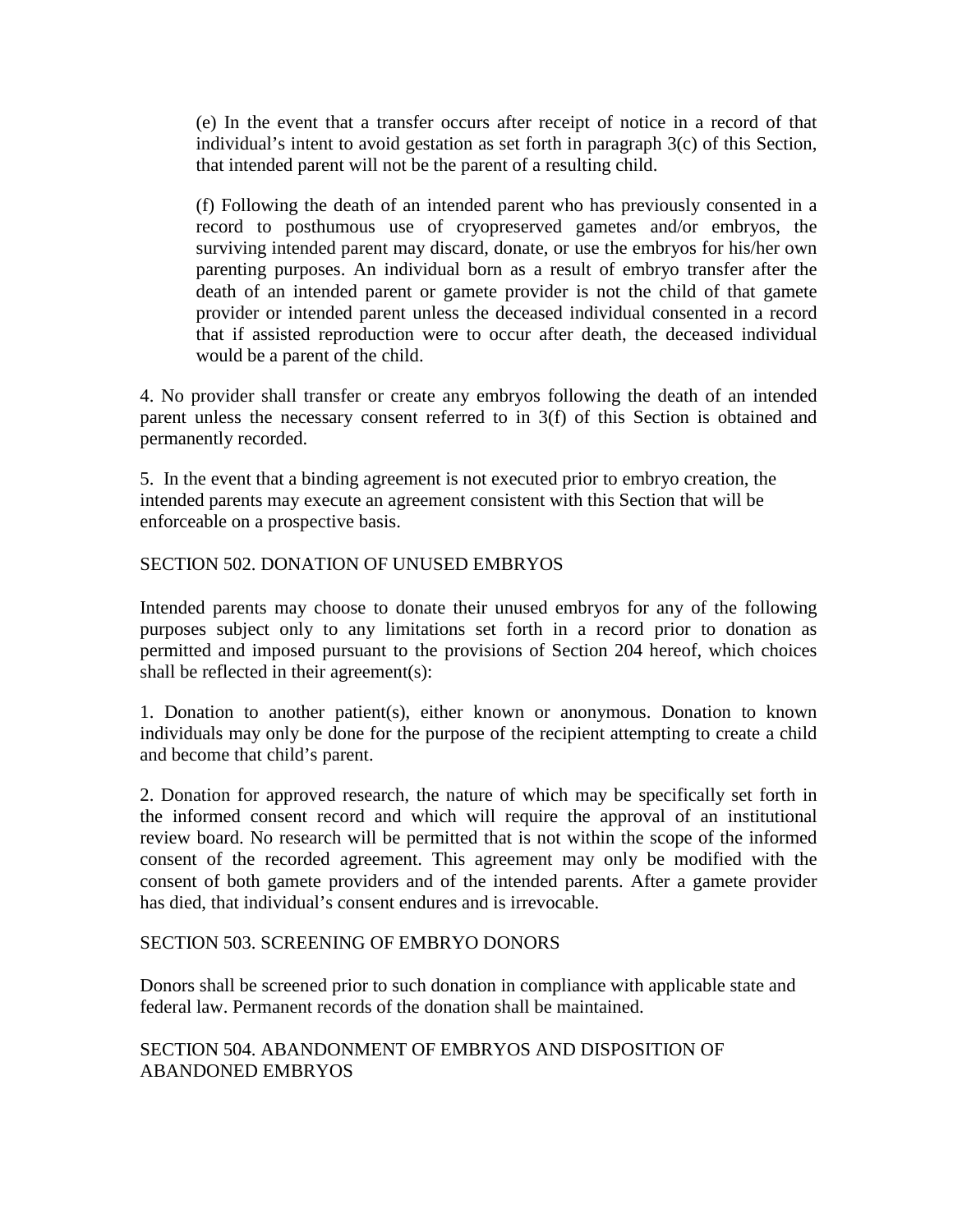1. An embryo is deemed to be abandoned only if:

(a) At least five years have elapsed since creation of the embryo unless the participants select another time by agreement as provided in paragraph 1(c) of Section 501; and

(b) A diligent attempt to notify the interested participants, as well any provider(s) who contracted for storage, that the embryo is deemed to be abandoned (such attempt shall include, but not be limited to, notice by certified mail (or equivalent trackable medium) to each interested participant's permanent address or last known address, and shall require a period of not less than ninety days to elapse before any action is taken); and

(c) The interested participants have acknowledged that they have been informed of the provisions of (a) and (b) of this paragraph in an agreement in a record executed prior to acquisition by the storage facility.

2. Disposition of an embryo deemed to be abandoned under Paragraph 1 must be in accordance with the most recent recorded agreement between participants and the storage facility. If there is no agreement in a record, or if no agreement in a record can be found after a diligent search, disposition must be as ordered by a court of competent jurisdiction.

3. A storage facility that disposes of embryos in compliance with this Section is immune from all civil and criminal liability that may arise as a result of the disposition of such embryos, absent criminal intent, gross negligence, or intentional misconduct.

SECTION 505. TRANSPORTATION OF EMBRYOS

1. Transportation of embryos is the responsibility of the individual or individuals requesting the transfer.

2. Unless the storage facility has requested or required transport, it is immune from all civil and criminal liability incurred as a result of the transport, absent criminal intent, gross negligence, or intentional misconduct.

#### ARTICLE 6. CHILD OF ASSISTED REPRODUCTION

*Legislative Note: It is not the intent of this act to conflict with or supersede provisions of the Uniform Parentage Act or applicable intestacy provisions of the Uniform Probate Code. Accordingly, any state or territory considering adoption of this Act should review its statutes to determine if those uniform acts have been adopted in that jurisdiction and, if so, to refer to those existing provisions rather than enacting this Article 6.*

SECTION 601. SCOPE OF ARTICLE.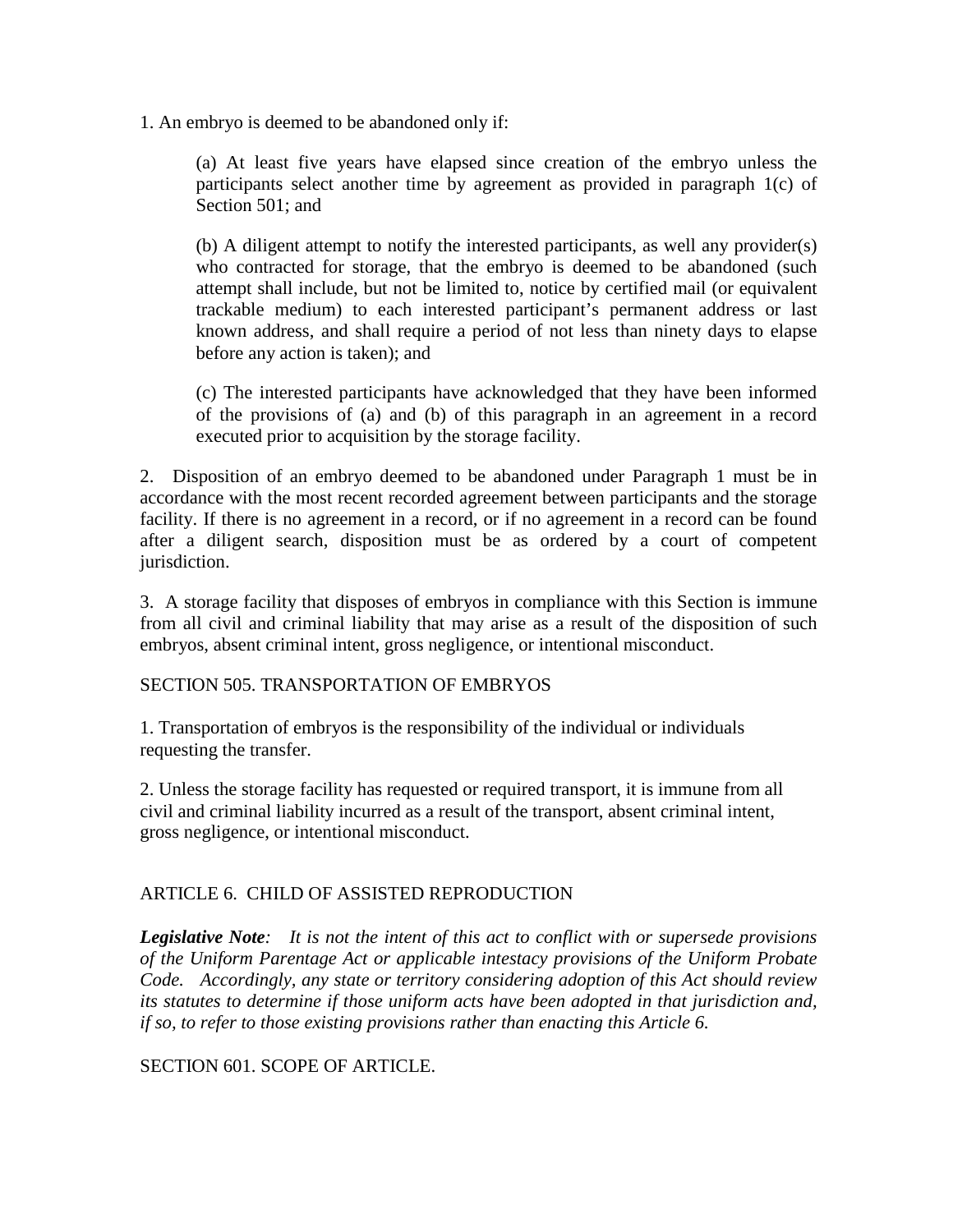This article does not apply to the birth of a child conceived by means of sexual intercourse or as the result of a gestational agreement as provided in Article 7.

SECTION 602. PARENTAL STATUS OF DONOR.

A donor is not a parent of a child conceived by means of assisted reproduction.

SECTION 603. PARENTAGE OF CHILD OF ASSISTED REPRODUCTION.

An individual who provides gametes for, or consents to, assisted reproduction by a woman as provided in Section 604 with the intent to be a parent of her child is a parent of the resulting child.

SECTION 604. CONSENT TO ASSISTED REPRODUCTION.

1. Consent by an individual who intends to be a parent of a child born by assisted reproduction must be in a signed record. . This requirement does not apply to a donor.

2. Failure of an individual to sign a consent required by paragraph 1, before or after birth of the child, does not preclude a finding of parentage if the woman and the intended parent, during the first two years of the child's life, resided together in the same household with the child and openly held out the child as their own.

SECTION 605. LIMITATION ON LEGAL SPOUSE'S DISPUTE OF PARENTAGE

1. Except as otherwise provided in subsection 2, the legal spouse of a woman who gives birth to a child by means of assisted reproduction may not challenge the parentage of the child unless:

(a) Within two years after learning of the birth of the child a proceeding is commenced to adjudicate parentage; and

(b) The court finds that the legal spouse did not consent to assisted reproduction, before or after birth of the child.

2. A proceeding to adjudicate parentage may be maintained at any time if the court determines that:

(a) The legal spouse did not provide gametes for, or before or after the birth of the child consent to, assisted reproduction by the individual who gives birth ;

(b) The legal spouse and the parent of the child have not cohabited since the probable time of assisted reproduction; and

(c) The legal spouse never openly held out the child as his or her own.

3. The limitation provided in this Section applies to a marriage declared invalid after assisted reproduction.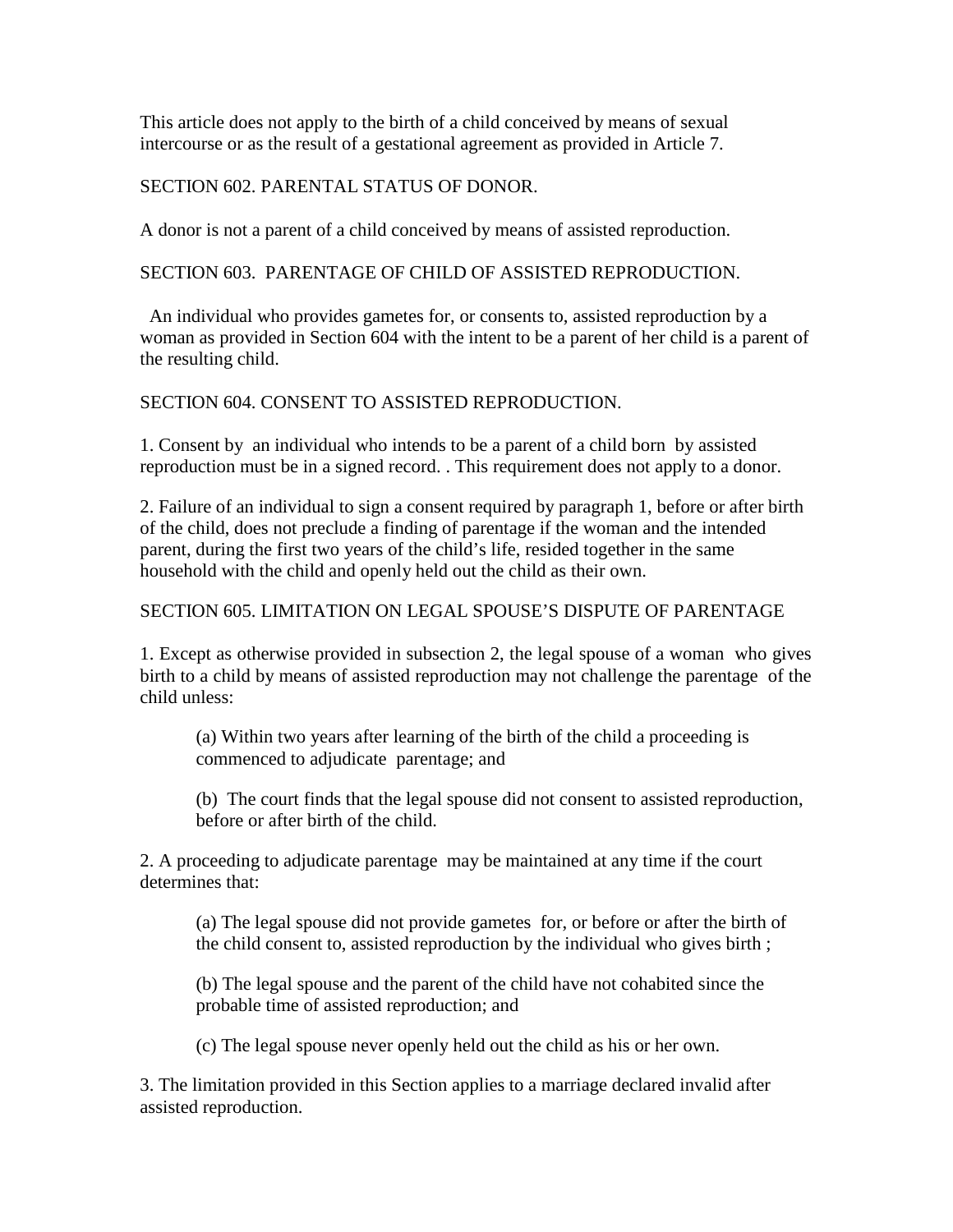## SECTION 606. EFFECT OF DISSOLUTION OF MARRIAGE OR WITHDRAWAL OF CONSENT.

1. If a marriage is dissolved before transfer of eggs, sperm, or embryos, the former spouse is not a parent of the resulting child unless the former spouse consented in a record that if assisted reproduction were to occur after a divorce, the former spouse would be a parent of the child.

2. The consent of an individual to assisted reproduction may be withdrawn by that individual in a record at any time before placement of eggs, sperm, or embryos. An individual who withdraws consent under this Section is not a parent of the resulting child.

#### SECTION 607. PARENTAL STATUS OF DECEASED INDIVIDUAL.

Except as otherwise provided in the enacting jurisdiction's probate code, if an individual who consented in a record to be a parent by assisted reproduction dies before placement of eggs, sperm, or embryos, the deceased individual is not a parent of the resulting child unless the deceased spouse consented in a record that if assisted reproduction were to occur after death, the deceased individual would be a parent of the child.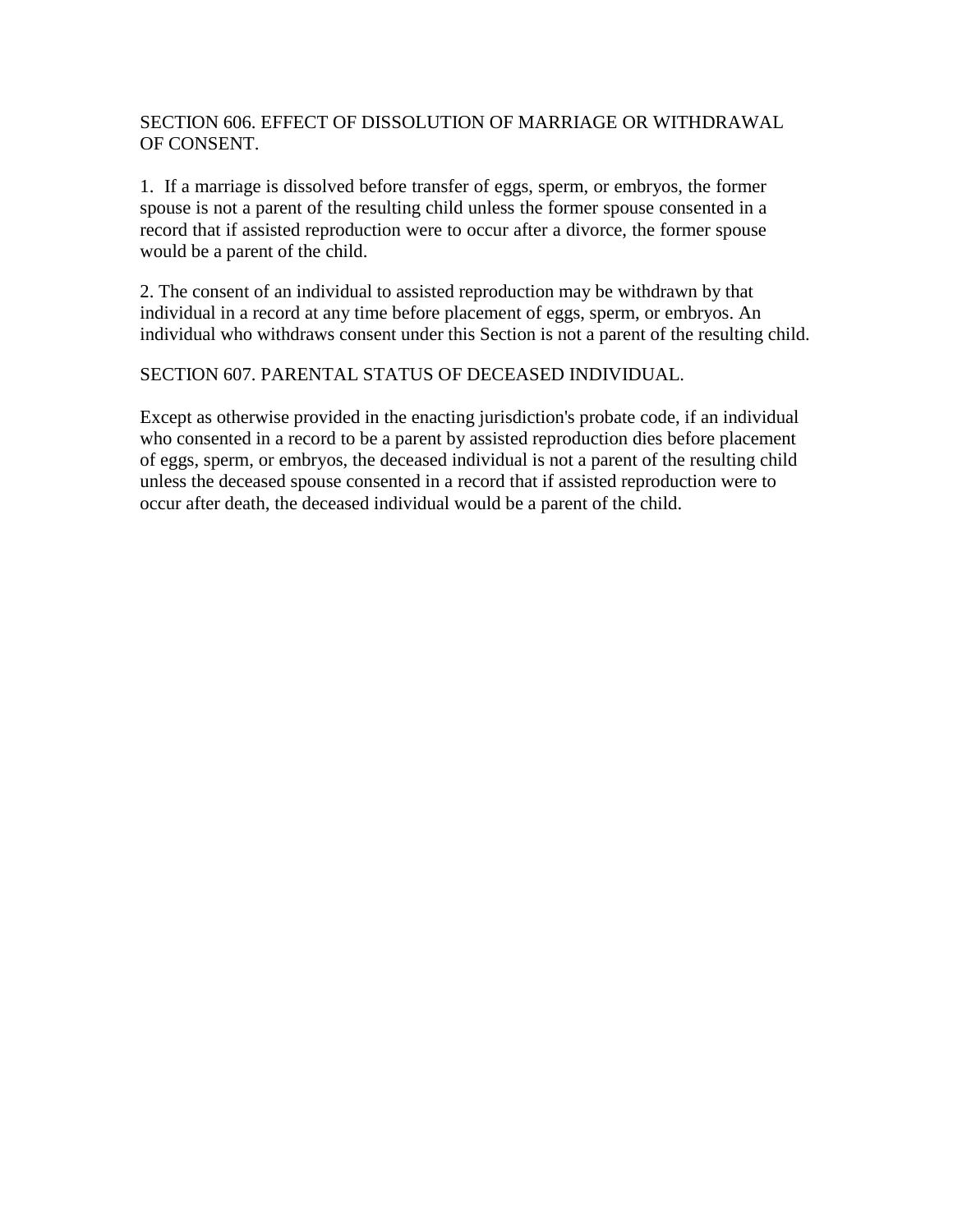#### ARTICLE 7. GESTATIONAL AGREEMENT

*[Legislative Note: It is not the intent of this act to conflict with or supersede provisions of the Uniform Parentage Act or applicable intestacy provisions of the Uniform Probate Code. Accordingly, any state or territory considering adoption of this model act should carefully review its statutes to determine if those uniform acts have been adopted in that jurisdiction and, if so, refer to those existing provisions rather than enacting either alternative of this Article 7. Since the gestational agreement provisions of the Uniform Parentage Act are bracketed and, therefore, optional, an alternative procedure to determine parentage in a gestational surrogacy arrangement is offered that does not require a judicial proceeding if, and only if, the parties comply with all of the other procedural protections of the statutory alternative. The judicial preauthorization model is offered as Alternative A, and the administrative model is offered as Alternative B.]*

#### **[ALTERNATIVE A:**

#### SECTION 701. GESTATIONAL AGREEMENT AUTHORIZED

1. A prospective gestational carrier, her legal spouse if she is married, a donor or the donors, and the intended parent(s) may enter into a agreement in a record providing that:

(a) The prospective gestational carrier agrees to pregnancy by means of assisted reproduction;

(b) The prospective gestational carrier, her legal spouse if she is married, and the donors relinquish all rights and duties as the parents of a child conceived through assisted reproduction; and

(c) The intended parents become the parents of the child.

2. The intended parents must be parties to the gestational agreement.

3. A gestational agreement is enforceable only if validated as provided in Section 703.

4. A gestational agreement does not apply to the birth of a child conceived by means of sexual intercourse.

5. A gestational agreement may provide for payment of consideration under Article 8 of this Act.

6. A gestational agreement may not limit the right of the gestational carrier to make decisions to safeguard her health or that of the embryo(s) or fetus.

#### SECTION 702. REQUIREMENTS OF PETITION

1. The intended parents and the prospective gestational carrier may commence a proceeding in the [appropriate court] to validate a gestational agreement.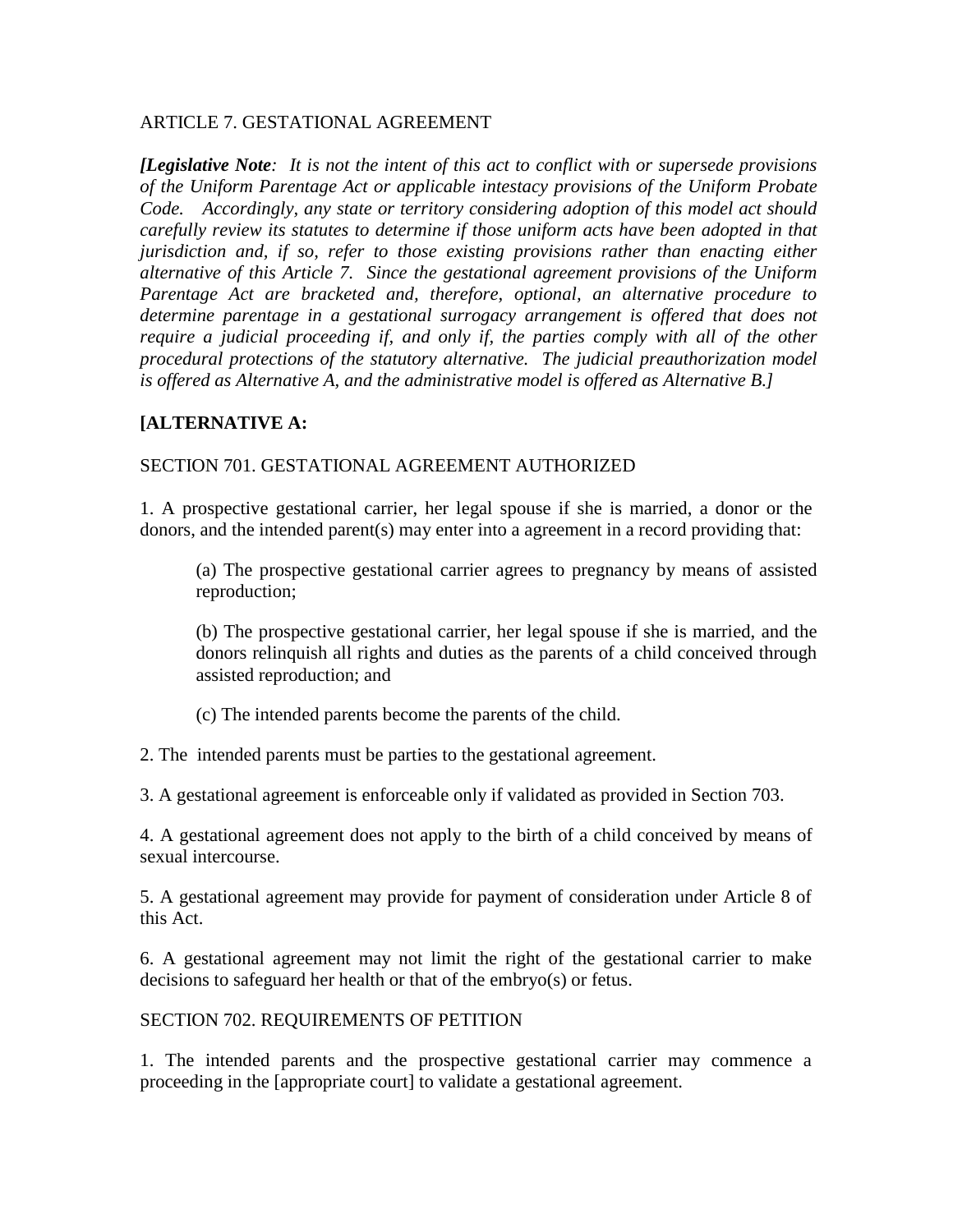2. A proceeding to validate a gestational agreement may not be maintained unless:

(a) The carrier or the intended parents have been residents of this State for at least 90 days;

(b) The prospective gestational carrier's legal spouse, if she is married, is joined in the proceeding; and

(c) A copy of the gestational agreement is attached to the petition.

SECTION 703. HEARING TO VALIDATE GESTATIONAL AGREEMENT

1. If the requirements of paragraph 2 are satisfied, a court may issue an order validating the gestational agreement and declaring that the intended parents will be the parents of a child born during the term of the agreement.

2. The court may issue an order under paragraph 1 only on finding that:

(a) The residence requirements of Section 702 have been satisfied and the parties have submitted to the jurisdiction of the court under the jurisdictional standards of this Act;

(b) Unless waived by the court, the relevant child-welfare agency has made a home study of the intended parents and the intended parents meet the standards of suitability applicable to adoptive parents;

(c) All parties have voluntarily entered into the agreement and understand its terms;

(d) Adequate provision has been made for all reasonable health-care expense associated with the gestational agreement until the birth of the child, including responsibility for those expenses if the agreement is terminated; and

(e) The consideration, if any, paid to the prospective gestational carrier is reasonable.

#### SECTION 704. INSPECTION OF RECORDS

The proceedings, records, and identities of the individual parties to a gestational agreement under this article are subject to inspection under the standards of confidentiality applicable to adoptions as provided under other law of this State.

#### SECTION 705. EXCLUSIVE, CONTINUING JURISDICTION

Subject to the jurisdictional standards of Section 201 of the Uniform Child Custody Jurisdiction and Enforcement Act, the court conducting a proceeding under this article has exclusive, continuing jurisdiction of all matters arising out of the gestational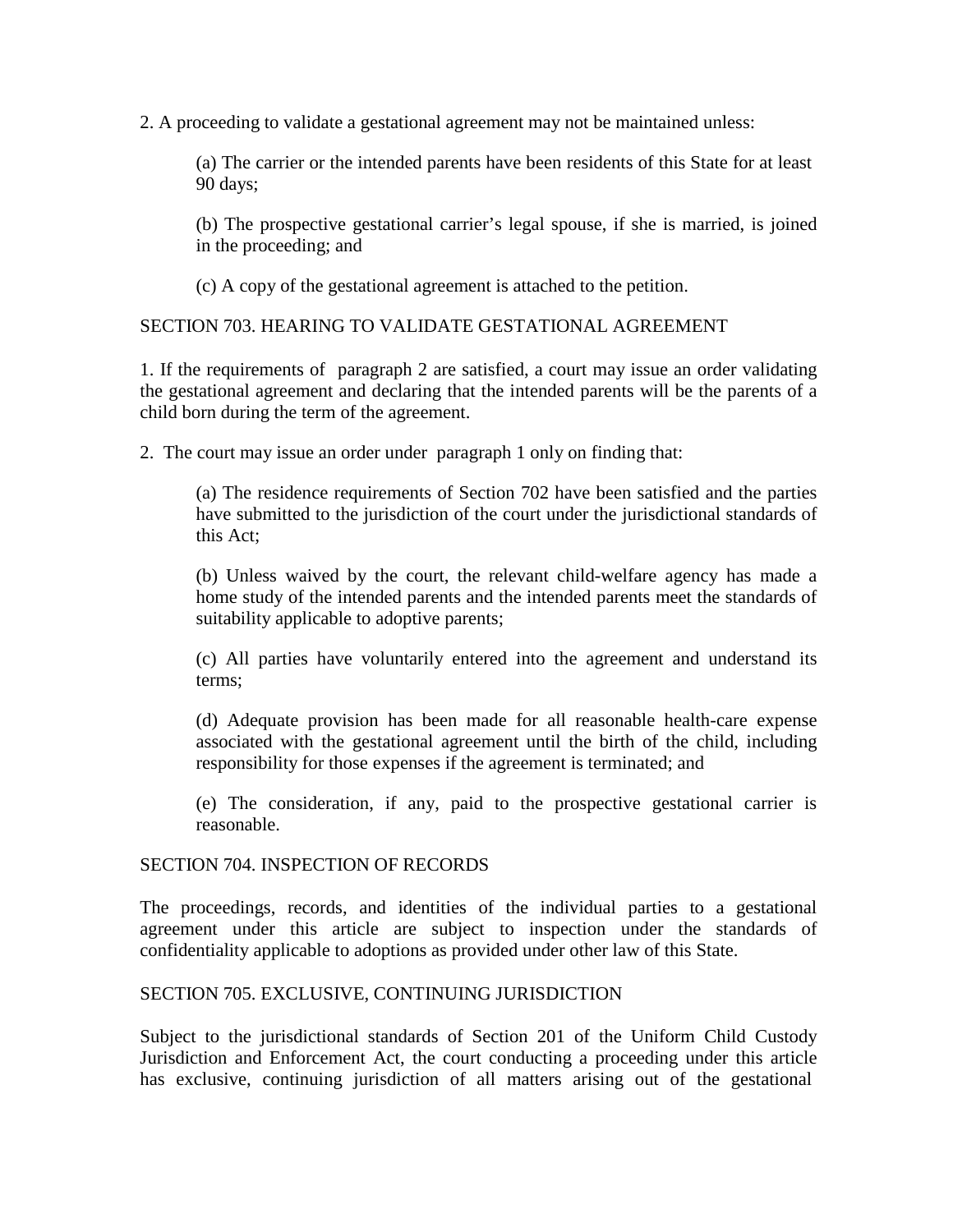agreement until a child born to the gestational carrier during the period governed by the agreement attains the age of 180 days.

## SECTION 706. TERMINATION OF GESTATIONAL AGREEMENT

1. After issuance of an order under this article, but before the prospective gestational carrier becomes pregnant by means of assisted reproduction, the prospective gestational carrier, her legal spouse , or either of the intended parents may terminate the gestational agreement by giving notice of termination in a record to all other parties.

2. The court for good cause shown may terminate the gestational agreement.

3. An individual who terminates a gestational agreement shall file notice of the termination with the court. On receipt of the notice, the court shall vacate the order issued under this article. An individual who does not notify the court of the termination of the agreement is subject to appropriate sanctions.

4. Neither a prospective gestational carrier nor her legal spouse, if any, is liable to the intended parents for terminating a gestational agreement pursuant to this Section.

# SECTION 707. PARENTAGE UNDER VALIDATED GESTATIONAL AGREEMENT

1. Upon birth of a child to a gestational carrier, the intended parents shall file notice with the court that a child has been born to the gestational carrier within 300 days after assisted reproduction. Thereupon, the court shall issue an order:

(a) Confirming that the intended parents are the parents of the child;

(b) If necessary, ordering that the child be surrendered to the intended parents; and

(c) Directing the agency maintaining birth records to issue a birth certificate naming the intended parents as parents of the child.

2. If the parentage of a child born to a gestational carrier is alleged not to be the result of assisted reproduction, the court shall order genetic testing to determine the parentage of the child.

3. If the intended parents fail to file notice required under paragraph 1, the gestational carrier or the appropriate State agency may file notice with the court that a child has been born to the gestational carrier within 300 days after assisted reproduction. Upon proof of a court order issued pursuant to Section 703 validating the gestational agreement, the court shall order the intended parents are the parents of the child and are financially responsible for the child.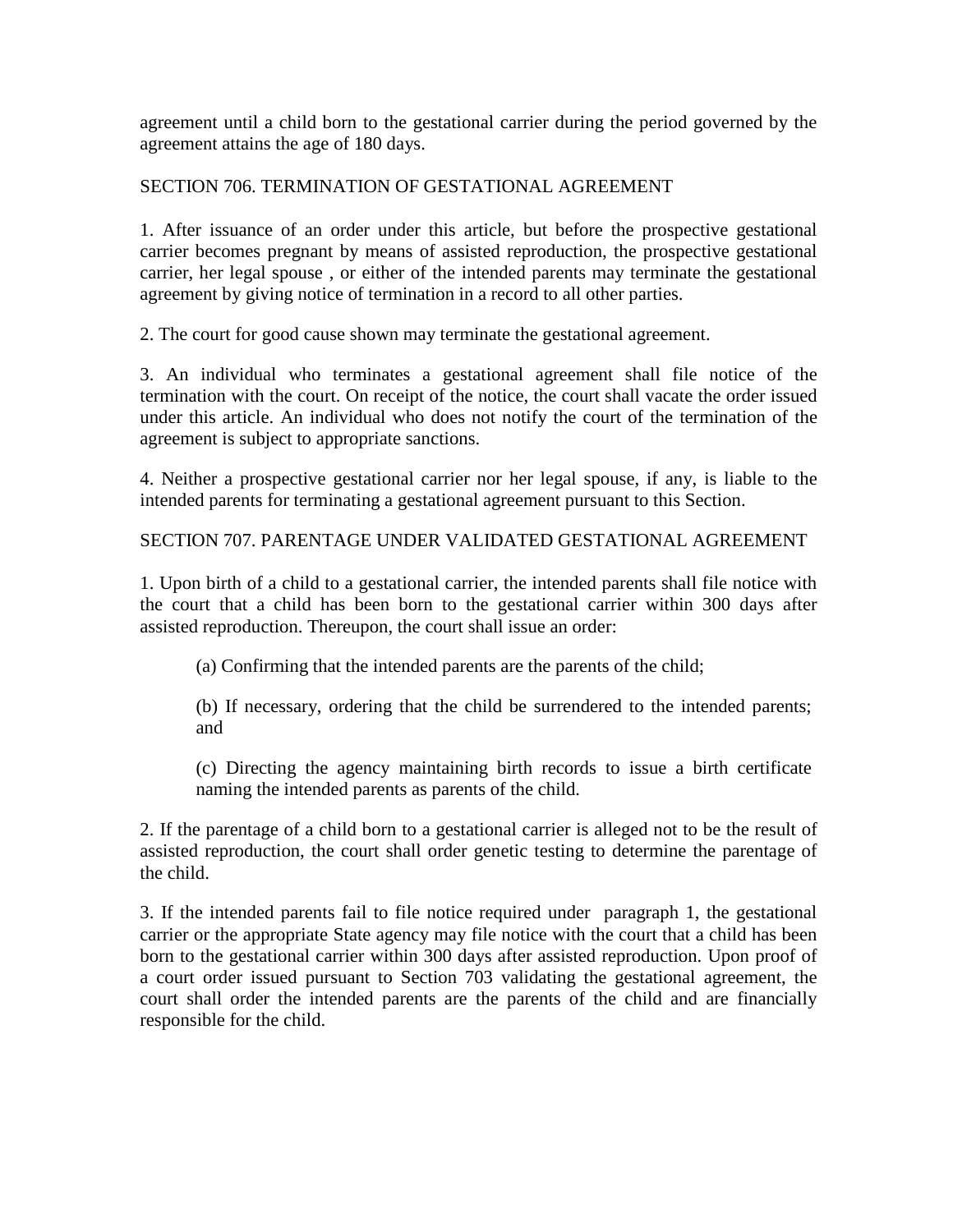## SECTION 708. GESTATIONAL AGREEMENT: EFFECT OF SUBSEQUENT **MARRIAGE**

1. After the issuance of an order under this article, subsequent marriage of the gestational carrier does not affect the validity of a gestational agreement, her legal spouse's consent to the agreement is not required, and her legal spouse is not a presumed father of the resulting child.

#### SECTION 709. EFFECT OF NONVALIDATED GESTATIONAL AGREEMENT

1. A gestational agreement, whether in a record or not, that is not judicially validated is not enforceable.

2. If a birth results under a gestational agreement that is not judicially validated as provided in this Section 703, the parent-child relationship is determined as provided under other law.

3. Individuals who are parties to a nonvalidated gestational agreement as intended parents may be held liable for support of the resulting child under other law.

# **END ALTERNATIVE A]**

# **[ALTERNATIVE B:**

#### SECTION 701. RIGHTS OF PARENTAGE

1. Except as provided in this Act, the woman who gives birth to a child is presumed to be the mother of that child for purposes of State law.

2. In the case of a gestational carrier arrangement satisfying the requirements set forth in paragraph 4 of this Section:

(a) The intended parents shall be the parents of the child for purposes of State law immediately upon the birth of the child;

(c) The child shall be considered the child of the intended parent or parents for purposes of State law immediately upon the birth of the child;

(d) Parental rights shall vest in the intended parent or parents immediately upon the birth of the child;

(e) Sole custody of the child shall rest with the intended parent or parents immediately upon the birth of the child; and

(f) Neither the gestational carrier nor her legal spouse, if any, shall be the parent of the child for purposes of State law immediately upon the birth of the child.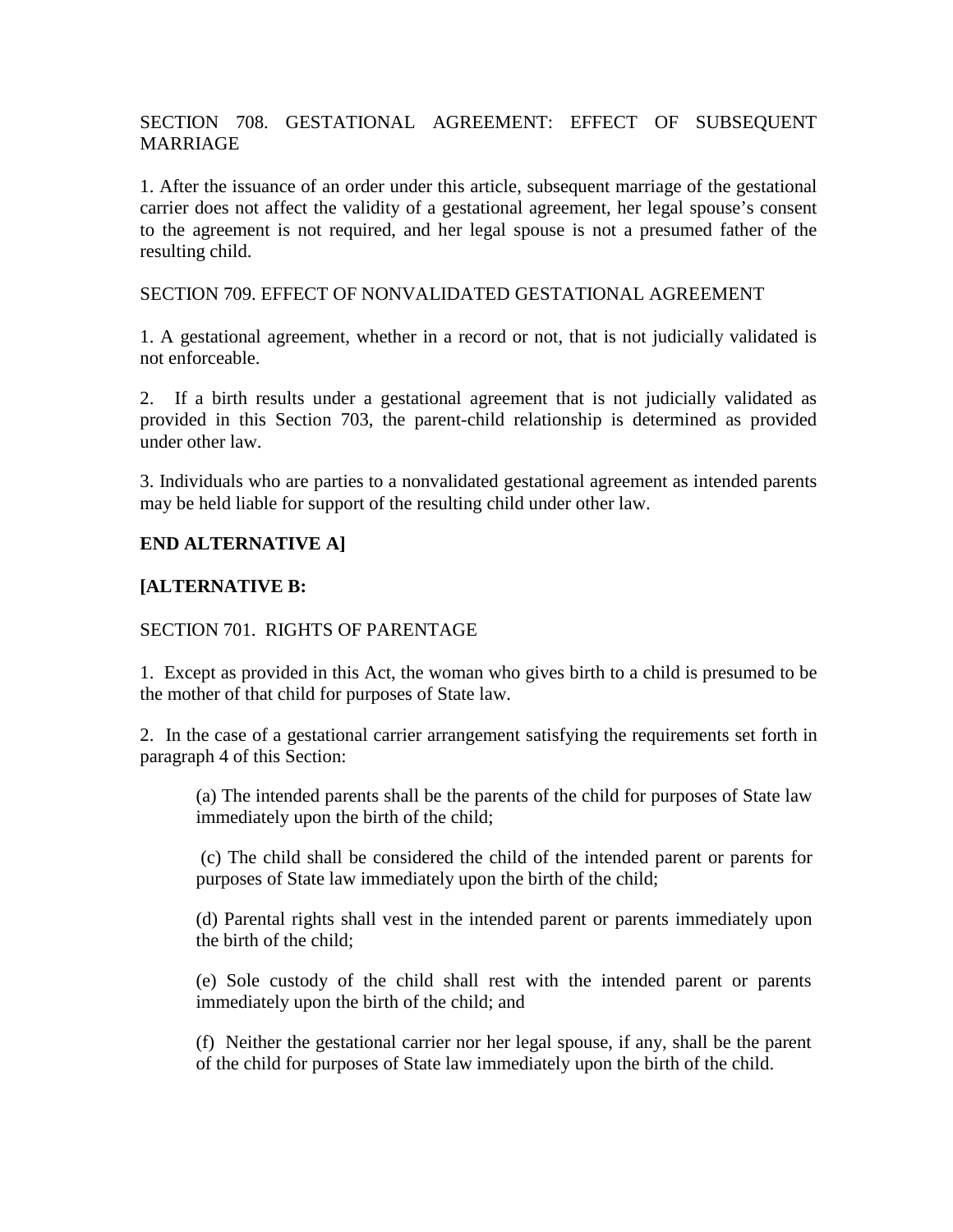3. In the case of a gestational carrier arrangement meeting the requirements set forth in subsection 4 of this Section, in the event of a laboratory error in which the resulting child is not genetically related to either of the intended parents, the intended parents will be the parents of the child for purposes of State law unless otherwise determined by a court of competent jurisdiction in an action which can only be brought by one or more of the genetic parents within sixty (60) days of the date of the child's birth.

4. The parties to a gestational carrier arrangement shall assume the rights and obligations of paragraphs 2 and 3 of this Section if:

(a) The gestational carrier satisfies the eligibility requirements set forth in paragraph 1 of Section 702;

(b) The intended parent or parents satisfy the eligibility requirements set forth in paragraph 2 of Section 702; and

(c) The gestational carrier arrangement occurs pursuant to a gestational agreement meeting the requirements set forth in Section 703.

SECTION 702. ELIGIBILITY

1. A gestational carrier shall be deemed to have satisfied the requirements of this Act if she has met the following requirements at the time the gestational agreement is executed:

- (a) She is at least 21 years of age;
- (b) She has given birth to at least one child;
- (c) She has completed a medical evaluation relating to the anticipated pregnancy;

(d) She has completed a mental health evaluation relating to the anticipated gestational carrier arrangement;

(e) She has undergone legal consultation with independent legal counsel regarding the terms of the gestational agreement and the potential legal consequences of the gestational carrier arrangement; and

(f) She has, or obtains prior to the embryo transfer, a health insurance policy that covers major medical treatments and hospitalization and the health insurance policy has a term that extends throughout the duration of the expected pregnancy and for 8 weeks after the birth of the child; provided, however, that the policy may be procured by the intended parents on behalf of the gestational carrier pursuant to the gestational agreement.

2. The intended parent or parents shall be deemed to have satisfied the requirements of this Act if he, she, or they have met the following requirements at the time the gestational agreement is executed: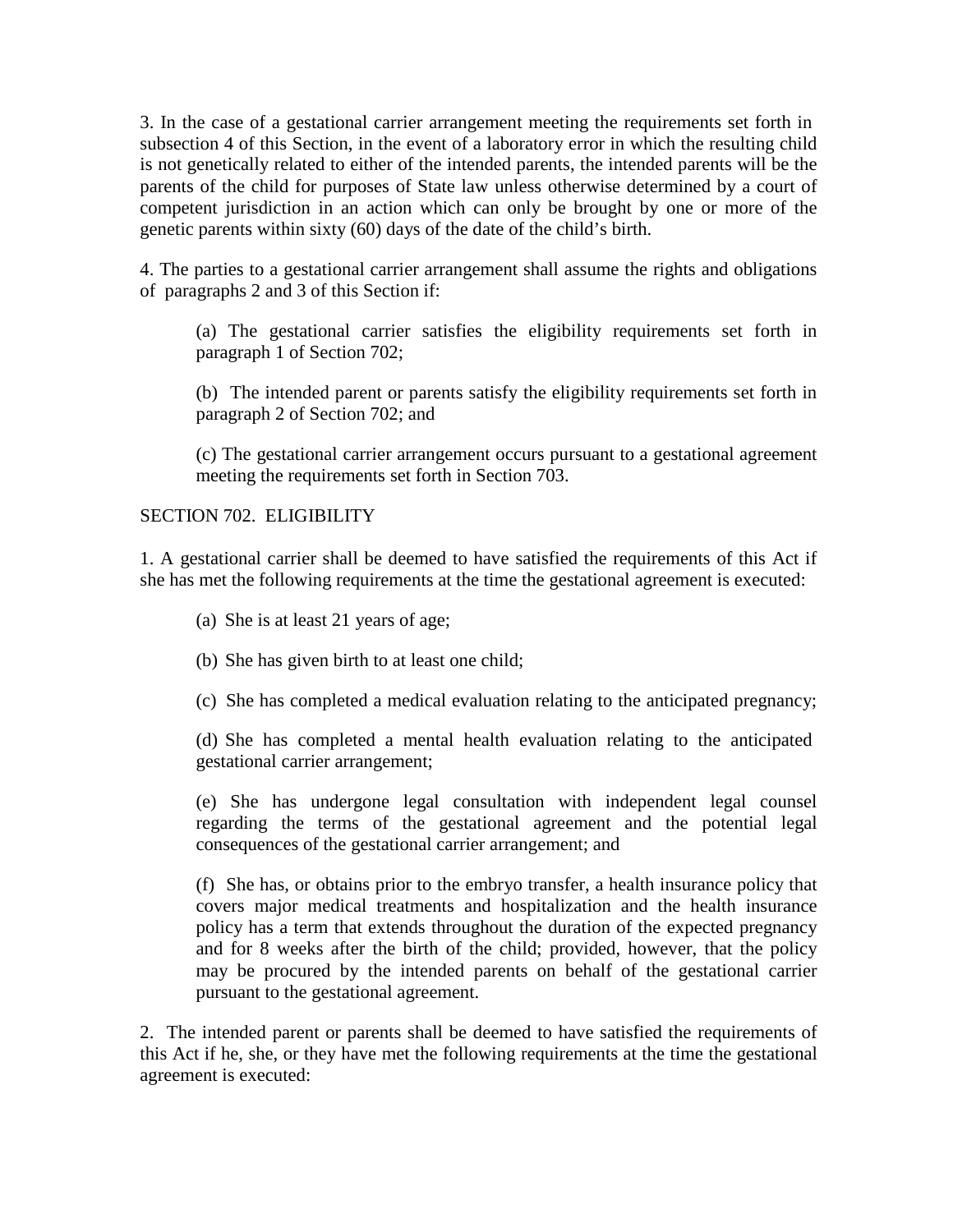(a) He, she, or they contribute at least one of the gametes that will ultimately result in an embryo that the gestational carrier will attempt to carry to term;

(b) He, she, or they have a medical need for the gestational carrier arrangement as evidenced by a qualified physician's affidavit attached to the gestational agreement;

(c) He, she, or they have completed a mental health evaluation relating to the anticipated gestational carrier arrangement; and

(d) He, she, or they have undergone legal consultation with independent legal counsel regarding the terms of the gestational agreement and the potential legal consequences of the gestational carrier arrangement.

SECTION 703. REQUIREMENTS FOR A GESTATIONAL AGREEMENT.

1. A gestational agreement is enforceable only if:

(a) It meets the contractual requirements set forth in paragraph 2 of this Section; and

(b) It contains at a minimum each of the terms set forth in paragraph 3 of this Section.

2. A gestational agreement shall meet the following requirements:

(a) It shall be in writing;

(b) It shall be executed prior to the commencement of any medical procedures in furtherance of the gestational carrier arrangement (other than medical or mental health evaluations necessary to determine eligibility of the parties pursuant to Section 702 of this Act) :

(i) By a gestational carrier meeting the eligibility requirements of paragraph 1 of Section 702 of this Act and, if married, the gestational carrier's legal spouse; and

(ii) By the intended parent or parents meeting the eligibility requirements of paragraph 2 of Section 702 of this Act. In the event an intended parent is married, both wife and her legal spouse must execute the gestational agreement;

(c) Each of the gestational carrier and the intended parent or parents shall have been represented by separate, independent counsel in all matters concerning the gestational carrier arrangement and the gestational agreement;

(d) Each of the gestational carrier and the intended parent or parents shall have signed a written acknowledgment that he or she received information about the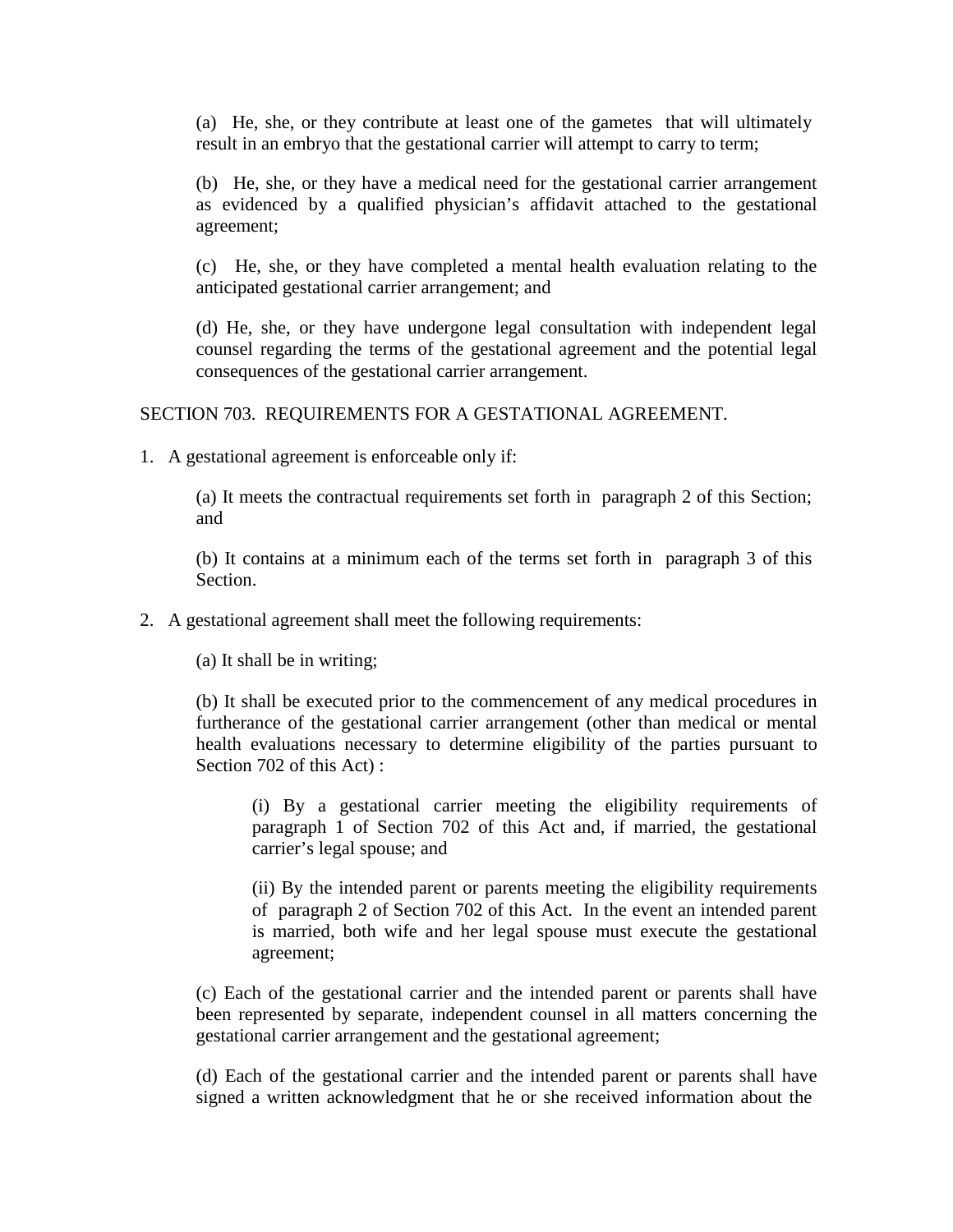legal, financial, and contractual rights, expectations, penalties, and obligations of the gestational agreement;

(e) If the gestational agreement provides for the payment of compensation to the gestational carrier, the compensation shall have been placed in escrow with an independent escrow agent prior to the gestational carrier's commencement of any medical procedure (other than medical or mental health evaluations necessary to determine the gestational carrier's eligibility pursuant to paragraph 1 of Section 702 of this Act); and

(f) It shall be witnessed by two (2) disinterested competent adults.

3. A gestational agreement shall provide for:

(a) The express written agreement of the gestational carrier to:

(i) Undergo embryo or gamete transfer and attempt to carry and give birth to the child; and

(ii) Surrender custody of all resulting children to the intended parent or parents immediately upon the birth;

(b) If the gestational carrier is married, the express agreement of her legal spouse to:

(i) Undertake the obligations imposed on the gestational carrier pursuant to the terms of the gestational agreement; and

(ii) Surrender custody of all resulting children to the intended parent or parents immediately upon the birth;

(c) The right of the gestational carrier to utilize the services of a physician of her choosing, after consultation with the intended parents, to provide her care during the pregnancy; and

(d) The express written agreement of the intended parent or parents to:

(i) Accept custody of all resulting children immediately upon birth regardless of number, gender, or mental or physical condition; and

(ii) Assume sole responsibility for the support of the child immediately upon his or her birth.

4. A gestational agreement is enforceable even though it contains one or more of the following provisions: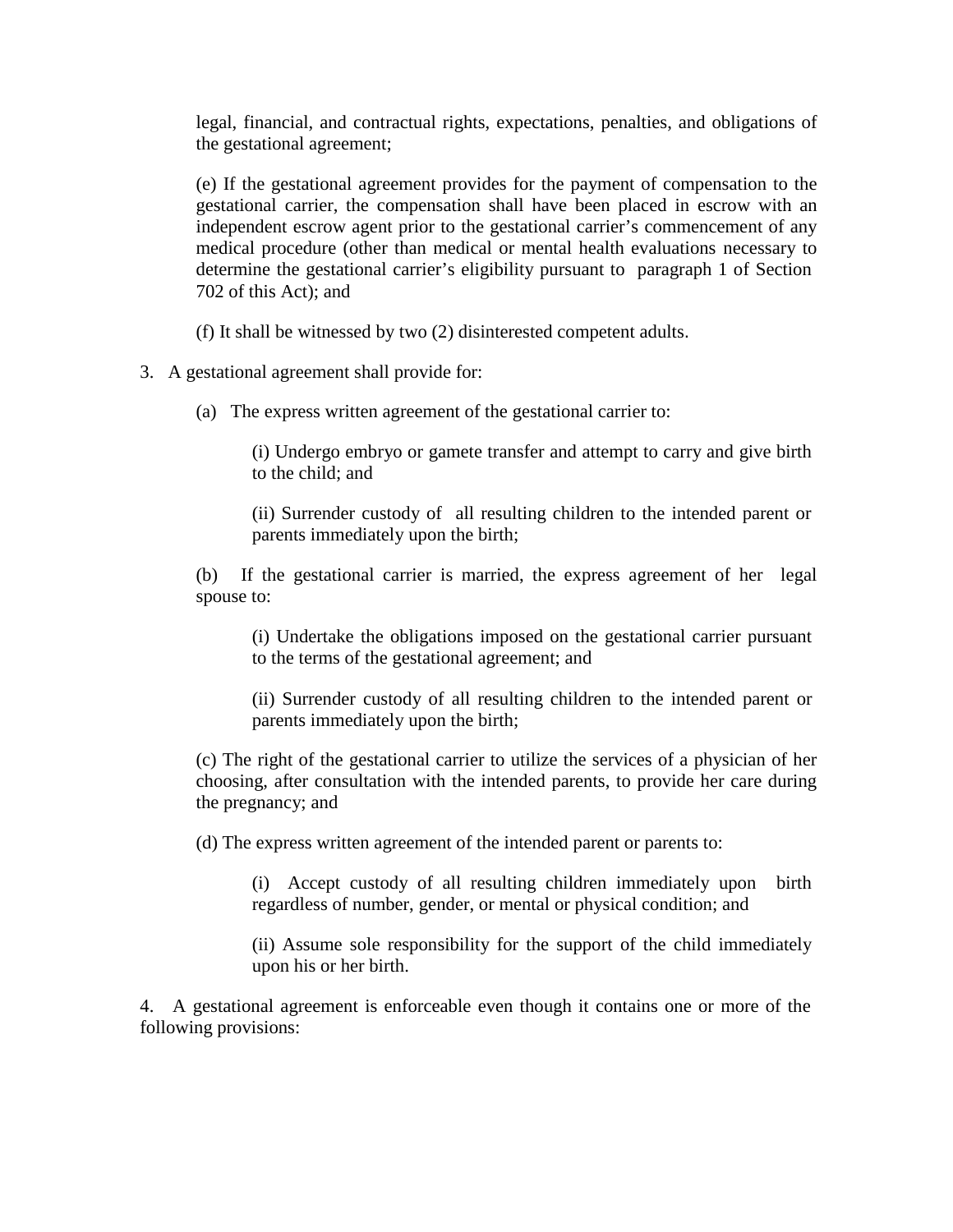(a) The gestational carrier's agreement to undergo all medical exams, treatments, and fetal monitoring procedures that the physician recommends for the success of the pregnancy;

(b) The gestational carrier's agreement to abstain from any activities that the intended parent or parents or the physician reasonably believes to be harmful to the pregnancy and future health of the child, including, without limitation, smoking, drinking alcohol, using non-prescribed drugs, using prescription drugs not authorized by a physician aware of the gestational carrier's pregnancy, exposure to radiation, or any other activities proscribed by a health care provider;

(c) The agreement of the intended parent or parents to pay the gestational carrier reasonable compensation; and

(d) The agreement of the intended parent or parents to pay for or reimburse the gestational carrier for reasonable expenses (including, without limitation, medical, legal, or other professional expenses) related to the gestational carrier arrangement and the gestational agreement.

#### SECTION 704. DUTY TO SUPPORT

1. Any individual who is considered to be the parent of the child pursuant to Section 701 of this Act shall be obligated to support the child.

2. The breach of the gestational agreement by the intended parent or parents shall not relieve such intended parent or parents of the support obligations imposed by this Act.

3. A gamete donor may be liable for child support only if he or she fails to enter into a legal agreement in which the donor relinquishes rights to any gametes, resulting embryos, or children and the intended parent or parents fail to enter into an agreement in which the intended parent or parents agree to assume all rights and responsibilities for any resulting child.

# SECTION 705. ESTABLISHMENT OF THE PARENT-CHILD RELATIONSHIP

1. For purposes of the State's relevant parentage act, the parent-child relationship that arises immediately upon the birth of the child pursuant to Section 701 is established, if, prior to or within 24 hours of the birth of a child born through a gestational carrier arrangement, the attorneys representing both the gestational carrier and the intended parent or parents certify that the parties entered into the gestational agreement intended to satisfy the requirements of Section 703 of this Act with respect to the child.

2. The attorneys' certifications required by paragraph 1 of this Section shall be filed on forms prescribed by the relevant State regulatory agency and in a manner consistent with the requirements of the State's relevant parentage act, if any.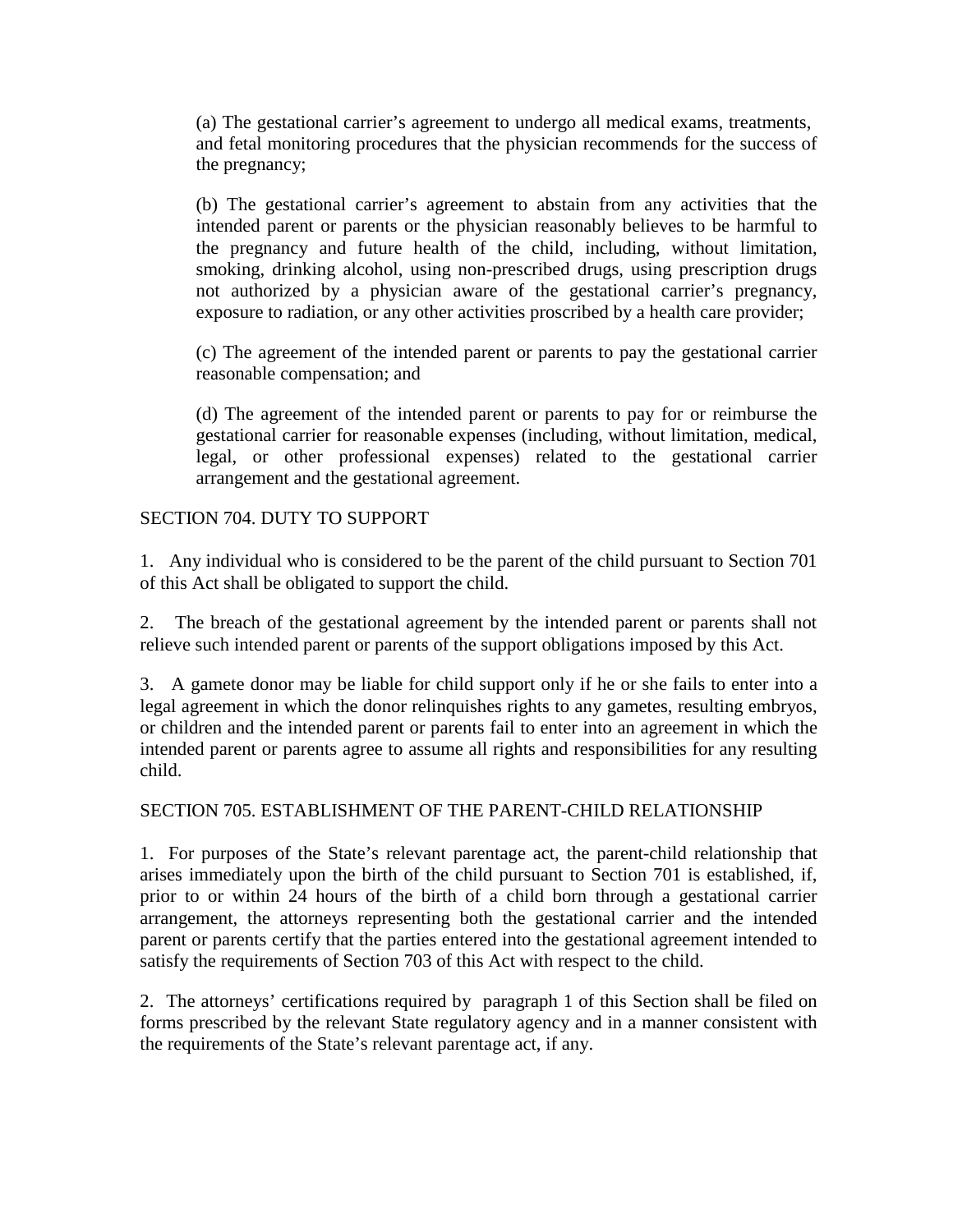3. The attorney certifications required by paragraph 1 of this Section shall be effective for all purposes hereunder if completed prior to or within twenty-four (24) hours after the child's birth.

4. Upon compliance with the certification provision of this Section, all hospital representatives and/or employees and the State's relevant regulatory agency shall complete all birth records and the original birth certificate of the child to reflect the intended parent or parents, and only the intended parent or parents, as the child's parent(s) thereon.

## SECTION 706. EFFECT OF GESTATIONAL CARRIER'S SUBSEQUENT MARRIAGE

Subsequent marriage of the gestational carrier after her execution of a gestational agreement does not affect the validity of the gestational agreement, her legal spouse's consent to the gestational agreement is not required, and her legal spouse is not a presumed parent of the resulting child.

#### SECTION 707. IMMUNITIES

Except as provided in this Act, no person shall be civilly or criminally liable for nonnegligent actions taken pursuant to the requirements of this Act. This provision shall not prevent liability or actions between or among the parties, including actions brought by or on behalf of the child, based on negligent, reckless, willful, or intentional acts that result in damages to any party.

#### SECTION 708. NONCOMPLIANCE

Noncompliance occurs when the gestational carrier, her spouse, or the intended parent or parents breach a provision of the gestational agreement or any party to or agreement for a surrogacy arrangement fails to meet any of the requirements of this Act.

#### SECTION 709. EFFECT OF NONCOMPLIANCE

1. In the event of Noncompliance as defined in Section 707, a court of competent jurisdiction shall determine the respective rights and obligations of the parties to any surrogacy arrangement based solely on evidence of the parties' original intent.

2. There shall be no specific performance remedy available for a breach by the gestational carrier of a gestational agreement term that requires her to be impregnated.

#### SECTION 710. DAMAGES

1. Except as expressly provided in the gestational agreement, the intended parent or parents shall be entitled to all remedies available at law or equity.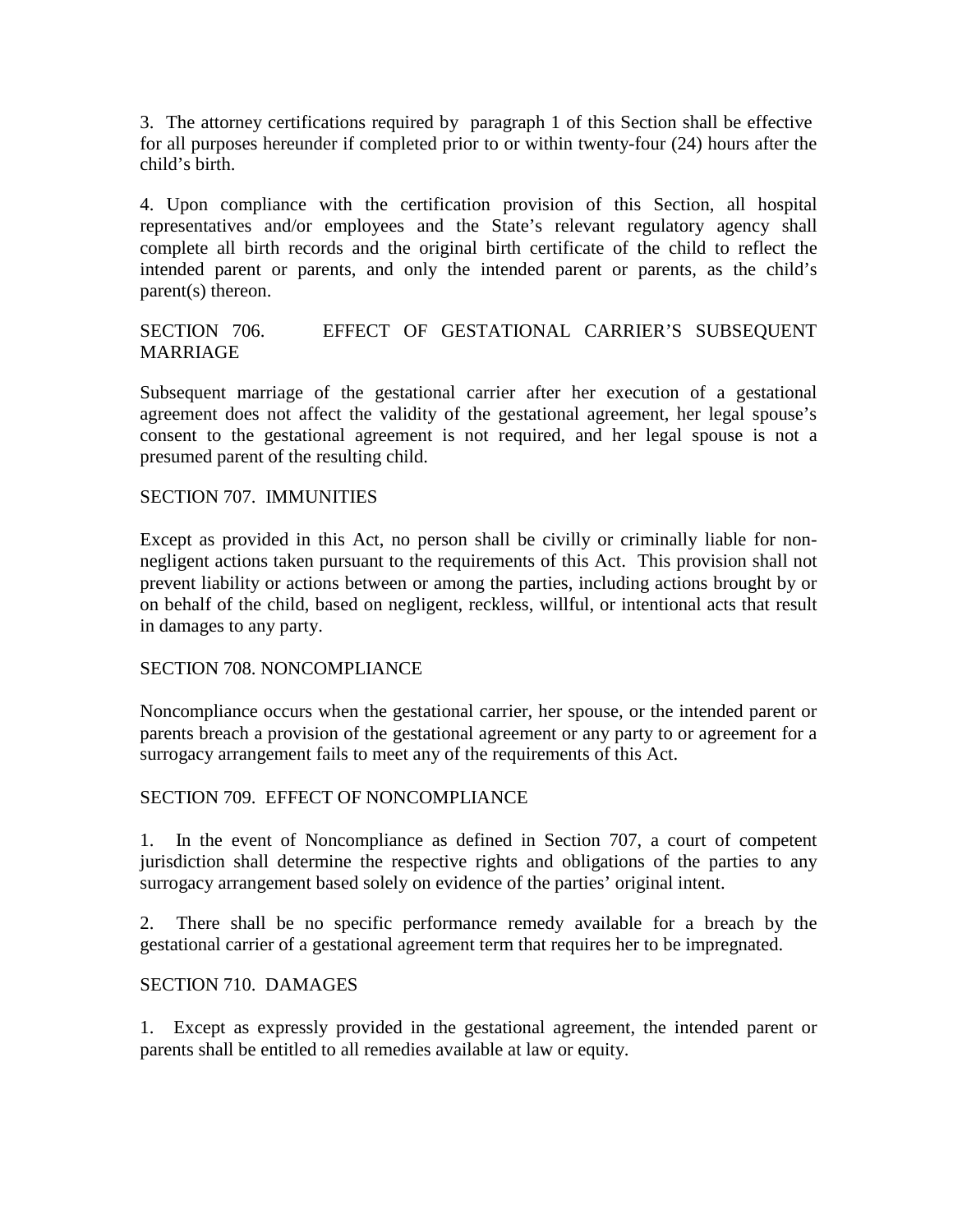2. Except as expressly provided in the gestational agreement, the gestational carrier shall be entitled to all remedies available at law or equity.

## SECTION 711. RULEMAKING

The relevant State regulatory agency may adopt rules pertaining to the required medical and mental health evaluations for a gestational agreement. Until the relevant State regulatory agency adopts such rules, medical and mental health evaluations and procedures shall be conducted in accordance with the recommended guidelines published by the ASRM, SART, and the American College of Obstetricians and Gynecologists (ACOG). The rules may adopt these guidelines or others by reference.

## SECTION 712. IRREVOCABILITY

No action to invalidate a gestational carrier arrangement meeting the requirements of paragraph 4 of Section 701 of this Act or to challenge the rights of parentage established pursuant to Section 701 of this Act and the relevant State parentage act provisions shall be commenced after 12 months from the date of birth of the child.

# **END ALTERNATIVE B]**

# ARTICLE 8. PAYMENT TO DONORS AND GESTATIONAL CARRIERS

#### SECTION 801. REIMBURSEMENT

1. A donor may receive reimbursement for economic losses resulting from the retrieval or storage of gametes or embryos and incurred after the donor has entered into a valid agreement in a record to be a donor.

2. Economic losses occurring before the donor has entered into valid agreement in a record to be a donor may not be reimbursed, except as provided for in paragraph 3 hereof.

3. Premiums paid for insurance against economic losses directly resulting from the retrieval or storage of gametes or embryos for donation may be reimbursed, even if such premiums have been paid before the donor has entered into a valid agreement in a record, so long as such agreement becomes valid and effective before the gametes or embryos are used in assisted reproduction in accordance with the agreement.

#### SECTION 802. COMPENSATION

1. The consideration, if any, paid to a donor or prospective gestational carrier must be reasonable and negotiated in good faith between the parties.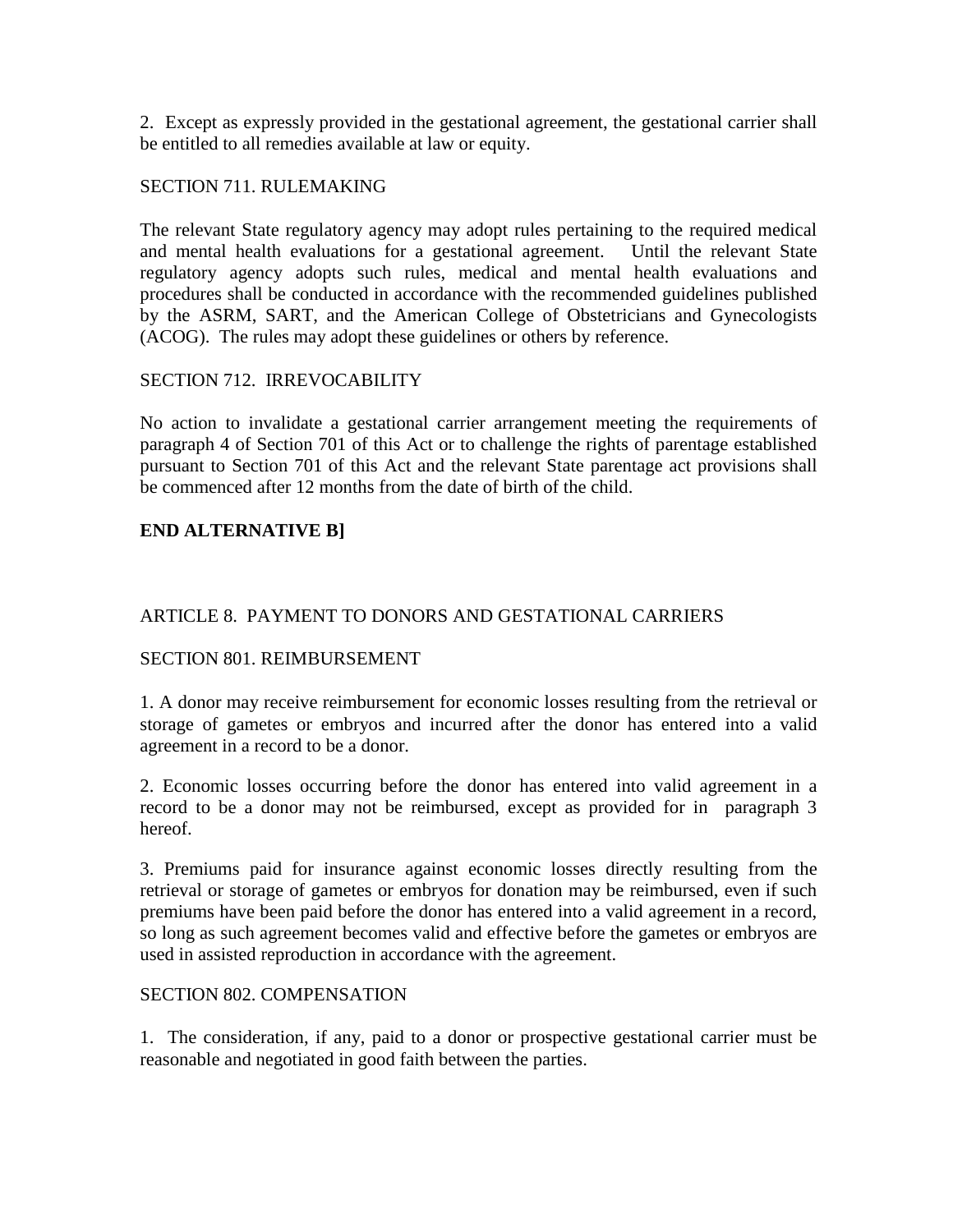2. Compensation may not be conditioned upon the purported quality or genome-related traits of the gametes or embryos.

3. Compensation may not be conditioned on actual genotypic or phenotypic characteristics of the donor or of the child.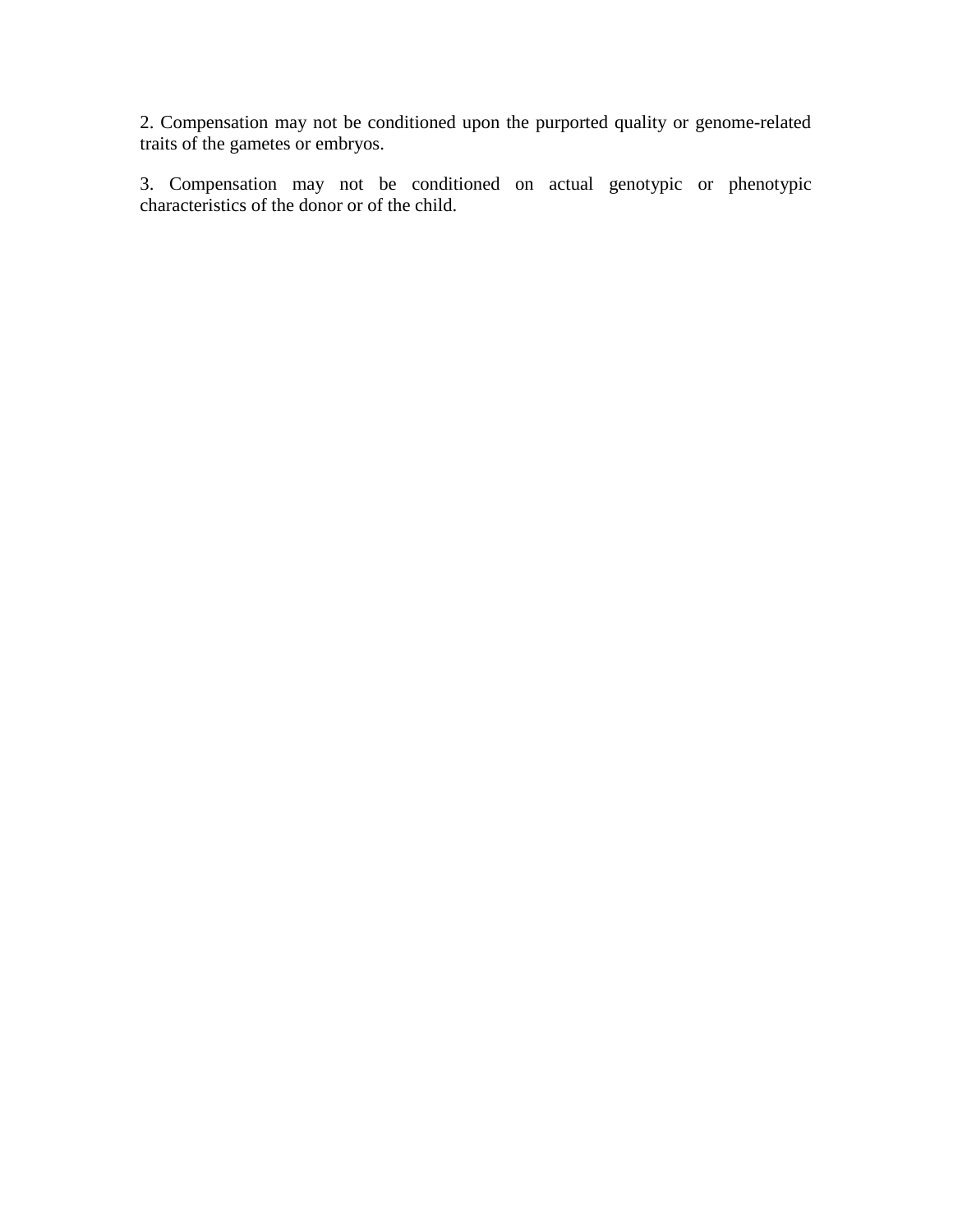#### ARTICLE 9. HEALTH INSURANCE

#### SECTION 901. INFERTILITY AND EXPERIMENTAL PROCEDURES

1. For the purposes of health insurance coverage, infertility means:

(a) Resulting from a disease or condition that causes abnormal function of the reproductive system, the inability to:

(i) Conceive after attempts at conception by unprotected sexual intercourse have been made for at least one year; or

(ii) Sustain a pregnancy to live birth; or

(b) The presence of another condition recognized by accepted medical standards as a cause of the inability to achieve or sustain a pregnancy to live birth; or

(c) The desire to achieve pregnancy by means other than sexual intercourse. Insurance coverage provided for (a) and (b) above may not be denied on the basis of this subparagraph.

2. The ASRM or other appropriate governmental regulatory authority may designate, from time to time, a list of ART procedures and treatments considered to be experimental.

#### SECTION 902. REQUIRED NOTICE

1. Each group health benefit plan that offers assisted reproductive health services shall provide notice in a record to each enrollee in the plan of the specific coverage provided for those services.

2. The notice required under this Section must be prominently positioned in any literature, application, or plan description made available or distributed by the group health benefits plan to enrollees.

#### SECTION 903. QUALIFICATION OF PROVIDERS

A health insurer may require that any licensed physician participating in the treatment of infertility must be:

(a) Board certified in Obstetrics and Gynecology by the American Board of Obstetrics and Gynecology and have a practice comprised substantially of infertility cases;

(b) Board certified in both Obstetrics and Gynecology and in Reproductive Endocrinology by the American Board of Obstetrics and Gynecology, with a practice comprised substantially of infertility cases; or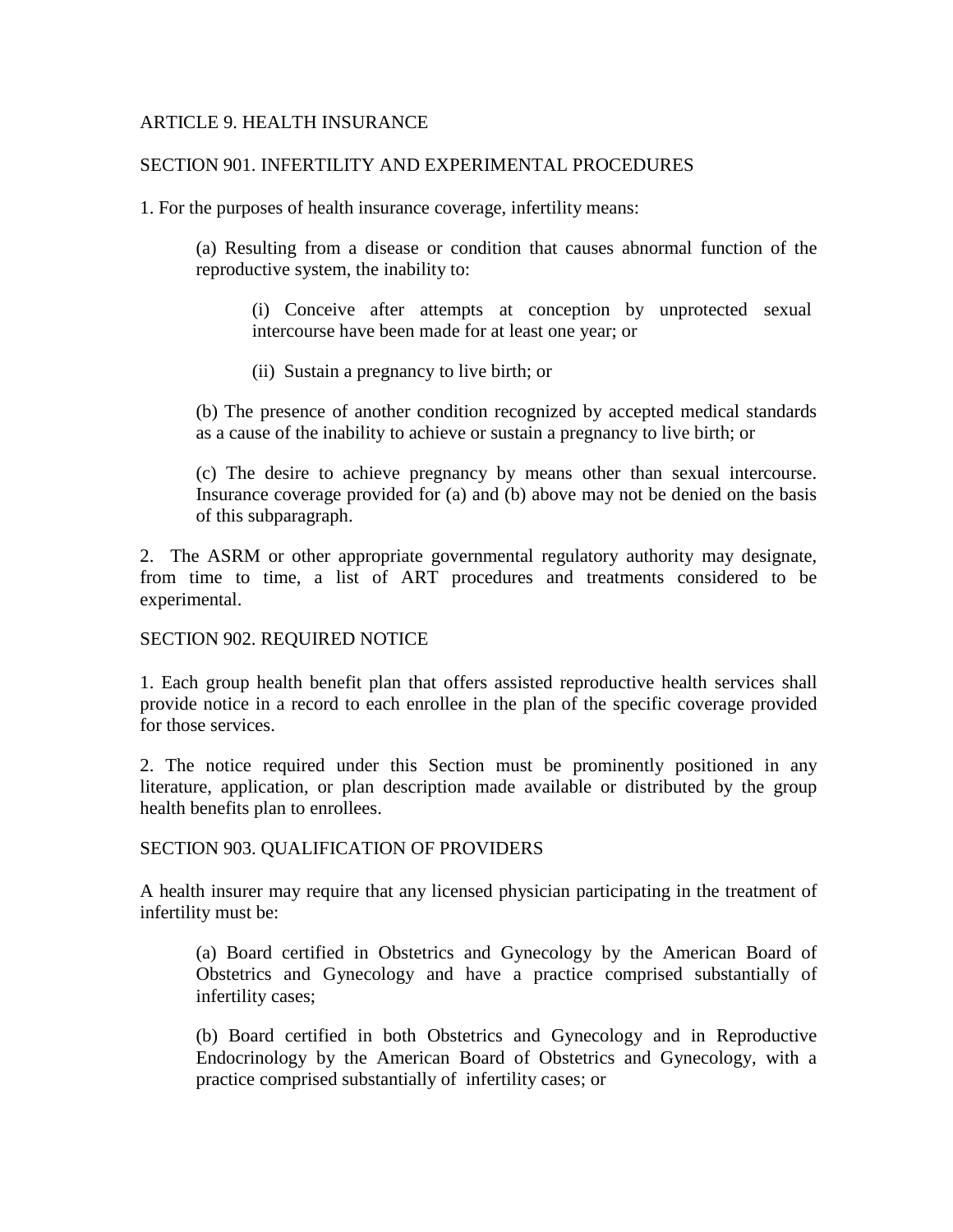(c) Board certified in both Andrology and Urology by the American Board of Urology.

## ARTICLE 10. QUALITY ASSURANCE

#### SECTION 1001. QUALIFICATIONS OF PROVIDERS

ART providers, ART clinics, and ART storage facilities (hereafter "program") shall assure the quality of their services by developing and complying with at least the following quality assurance measures:

(a) Personnel. The program shall document that senior and supervisory staff are adequately trained, including formal training in genetics. Documentation shall also include staff participation in laboratory training programs and regular updating of staff skills and knowledge.

(b) Equipment. The program shall develop, implement, and test regularly backup and contingency plans for cryopreservation systems, computer systems, and records.

(c) Testing. The program shall participate in proficiency testing and on-site inspection, in compliance with the requirements for certification promulgated by the State Department of Health, if any. If genetic diagnostic services are provided, the program shall participate in the College of American Pathologists and the American College of Medical Genetics genetic proficiency testing programs.

#### SECTION 1002. DONOR AND COLLABORATIVE REPRODUCTION REGISTRIES

1. Donor and collaborative reproduction registries (or equivalent) created for the purpose of maintaining contact, medical, and psychosocial information about donors, gestational carriers, and children born as a result of ART, or to benefit the public health, operating within this jurisdiction shall incorporate, at a minimum, the following elements:

(a) Establish procedures to allow the disclosure of non-identifying information, while protecting the anonymity of donors;

(b) Establish procedures to allow the disclosure of identifying information about participants only if mutual consent of all parties affected is obtained prior to the release of such information;

(c) Maintain medical and genetic information and updated current health information, including change in health status, about the donor; donors or providers are not required to update such information unless required by written agreement;

(d) Establish procedures to allow disclosure of non-identifying medical and psychosocial information to the resulting child;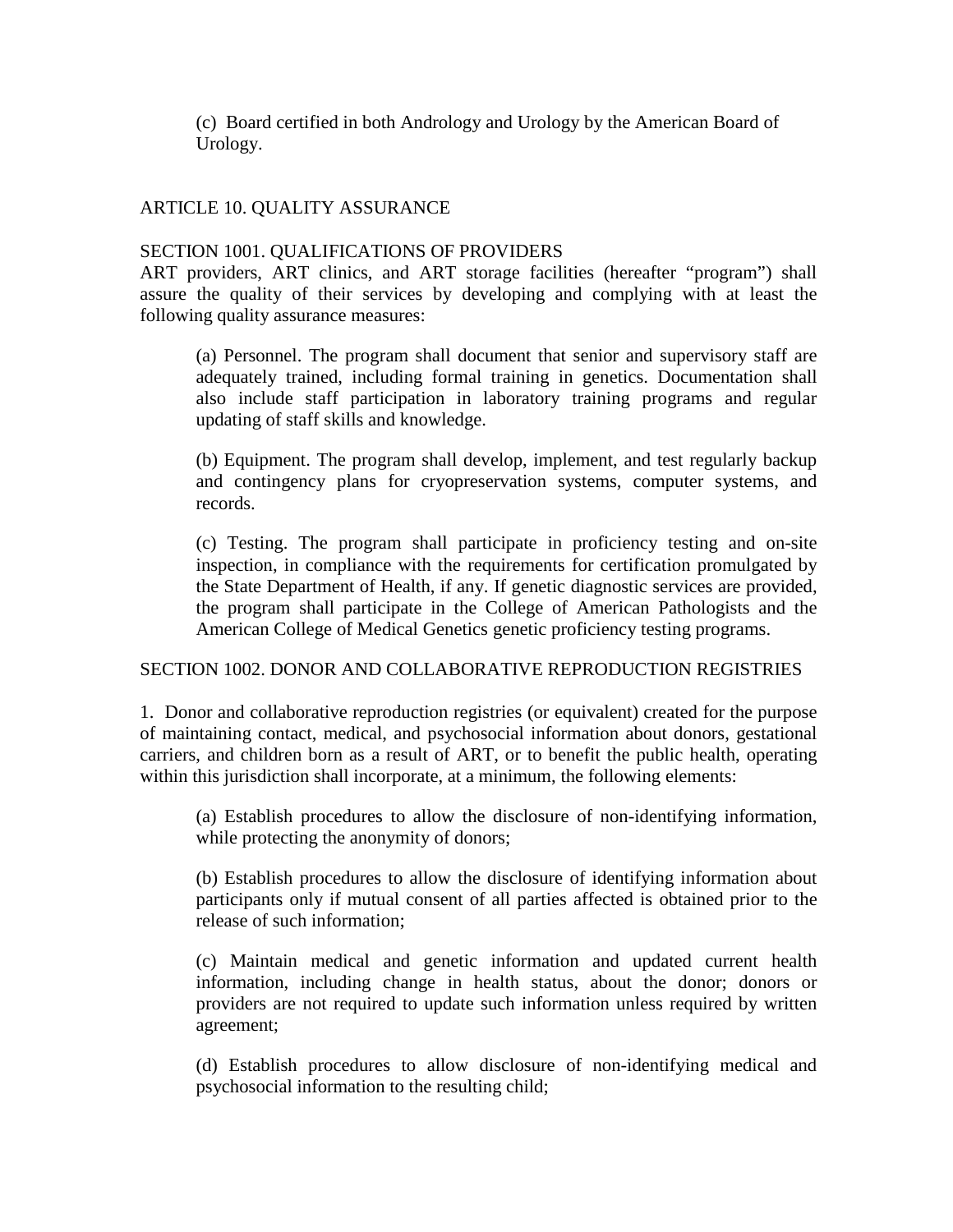(e) Establish whether a resulting child is authorized to contact a program; and

(f) Retain all records involving third party reproduction until the resulting child has reached the age of 40.

2. Health care providers in this jurisdiction shall not utilize registries that fail to comply with the requirements of paragraph 1, except as may be otherwise required or permitted by federal or state law.

SECTION 1003. HEALTH INFORMATION MANAGEMENT

1. The provider shall:

(a) Maintain a permanent address for contact by patients, resulting children, and participants;

(b) Participate in a national donor and collaborative reproduction registry, if established as described in Section 1002 of this Act, so that intended parents and donors can provide the program with address information;

(c) Participate in a national donor and collaborative reproduction registry, if established as described in Section 1002 of this Act, by collecting medical and genetic information and updated current health information, including change in health status of the donor; and

(d) Maintain an accurate record of the disposition of all gametes and embryos.

2. The program shall maintain all records in compliance with State and Federal law.

3. The program shall transfer all records involving collaborative reproduction to a national donor and collaborative reproduction registry in compliance with its requirements, if established as described in Section 1002 of this Act.

4. Disclosure of medical information.

(a) Medical information may be disclosed to an interested party or resulting child only if an authorization is signed pursuant to Articles 2 and 4 of this Act;

(b) The program may disclose aggregate, non-identifiable data for quality assurance and reporting requirements, for the limited purpose of:

(i) Ensuring a standard for the maintenance of records on laboratory tests and procedures performed, including safe sample disposal;

(ii) Maintaining records on personnel and facilities, schedules of preventive maintenance; and

(iii) Ensuring minimum qualification standards for personnel.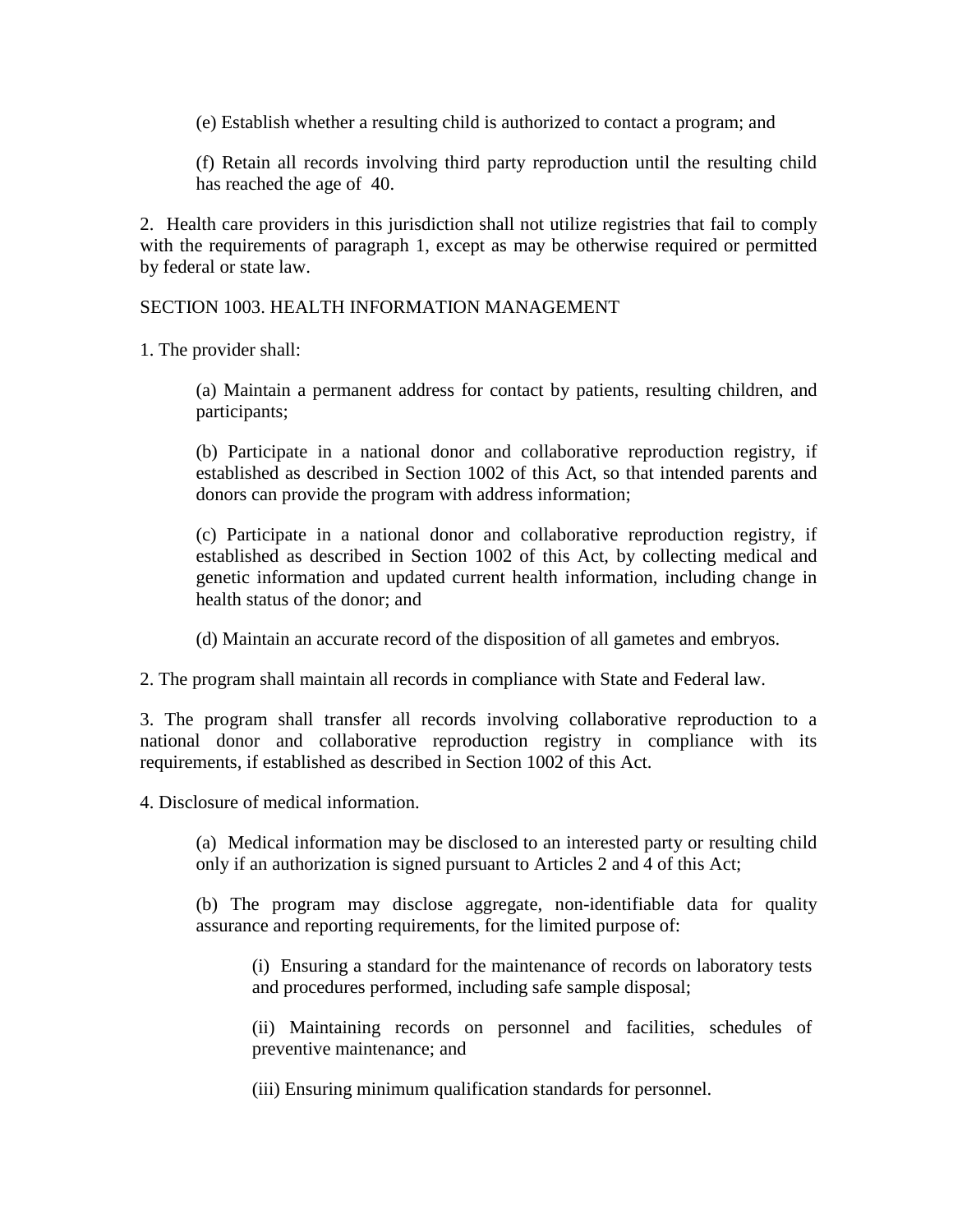#### SECTION 1004. PATIENT SAFETY

The program shall:

1. Conduct medical testing for sexually transmitted diseases in gamete providers, whether donors or intended parents, and gestational carriers in compliance with the laws and regulations of or applying to appropriate governmental regulatory authorities; and

2. Conduct medical screening of gamete and embryo donors for genetic disorders. The extent of such screening shall be in conformity with guidelines established by the ASRM and SART. In the event that no such guidelines have been developed, the screening shall be in accordance with accepted standards of medical practice for ART providers.

3. Establish procedures for the proper labeling of embryos and gametes in compliance with the laws and regulations of or applying to appropriate governmental regulatory authorities.

#### ARTICLE 11. ENFORCEMENT

#### SECTION 1101. DAMAGES

1. The failure of a provider to comply with this Act shall constitute unprofessional conduct and may be reported to any controlling licensing authority.

2. In addition to other remedies available at law, a participant whose ART information has been used or disclosed in violation of this Act and who has sustained economic loss or personal or emotional injury therefrom may recover compensatory damages, reasonable attorneys fees, and the costs of litigation.

3. Failure to account for all embryos, misuse of embryos, theft of embryos, or unauthorized disposition of embryos shall subject a provider or ART storage facility to criminal and civil penalties, including punitive damages, and reasonable legal fees to the prevailing party.

#### ARTICLE 12. MISCELLANEOUS PROVISIONS

## SECTION 1201. LIMITATION OF MEDICAL PROFESSIONAL LIABILITY

1. Licensed providers rendering services in compliance with practice and ethical guidelines (contemporaneous to the time of alleged breach of the standard of care) or applicable state or federal regulations or statutes are presumed to have rendered care within accepted standards of care.

2. The presumption in paragraph 1 is rebuttable only upon a showing that an issue relating to a standard of care not covered in the practice and ethical guidelines or